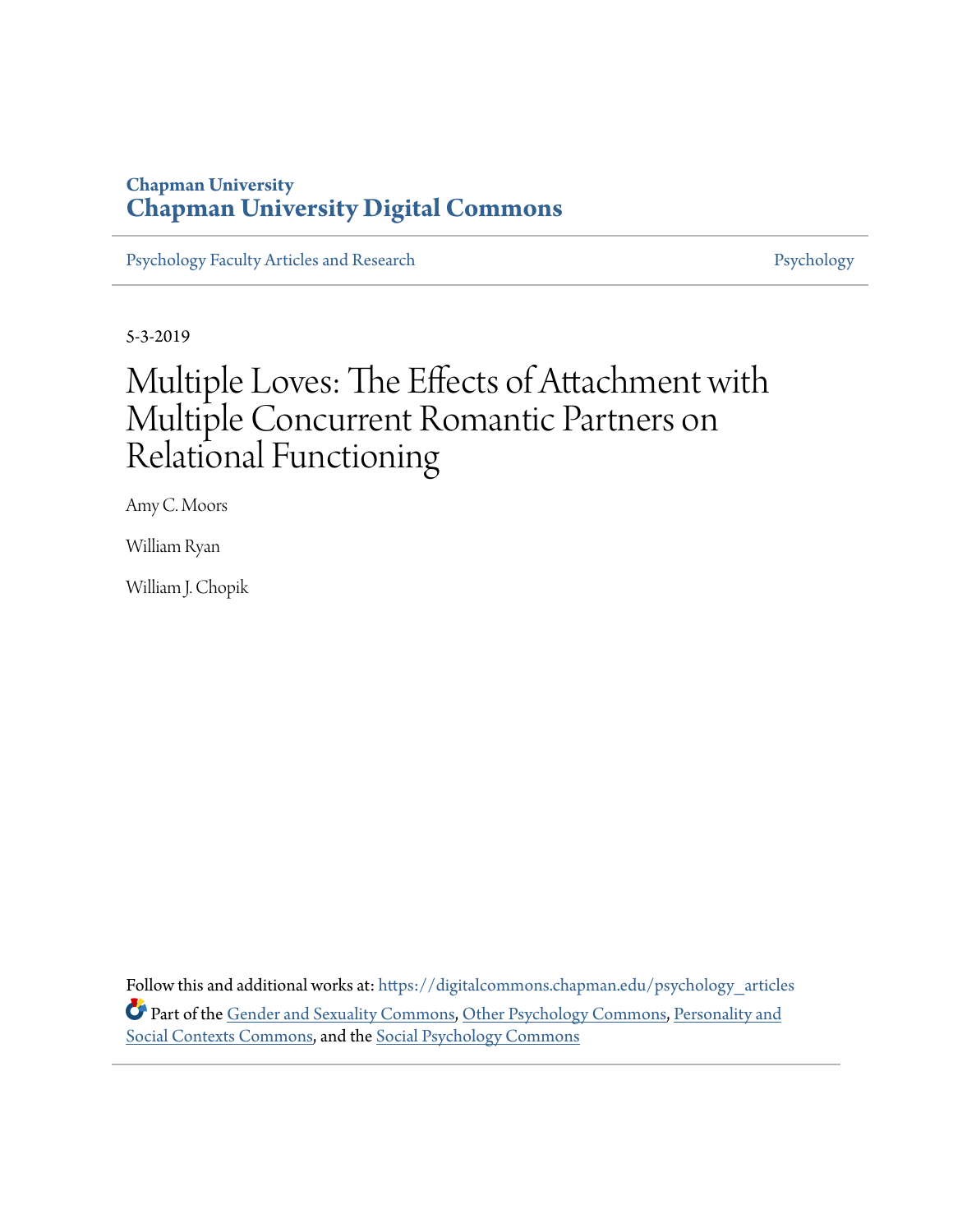## Multiple Loves: The Effects of Attachment with Multiple Concurrent Romantic Partners on Relational Functioning

#### **Comments**

NOTICE: this is the author's version of a work that was accepted for publication in *Personality and Individual Differences*. Changes resulting from the publishing process, such as peer review, editing, corrections, structural formatting, and other quality control mechanisms may not be reflected in this document. Changes may have been made to this work since it was submitted for publication. A definitive version was subsequently published in *Personality and Individual Differences*, volume 147, in 2019. [DOI: 10.1016/j.paid.2019.04.023](https://doi.org/10.1016/j.paid.2019.04.023)

The Creative Commons license below applies only to this version of the article.

#### **Creative Commons License**  $\bigcirc$   $\circ$

This work is licensed under a [Creative Commons Attribution-Noncommercial-No Derivative Works 4.0](https://creativecommons.org/licenses/by-nc-nd/4.0/) [License.](https://creativecommons.org/licenses/by-nc-nd/4.0/)

**Copyright** Elsevier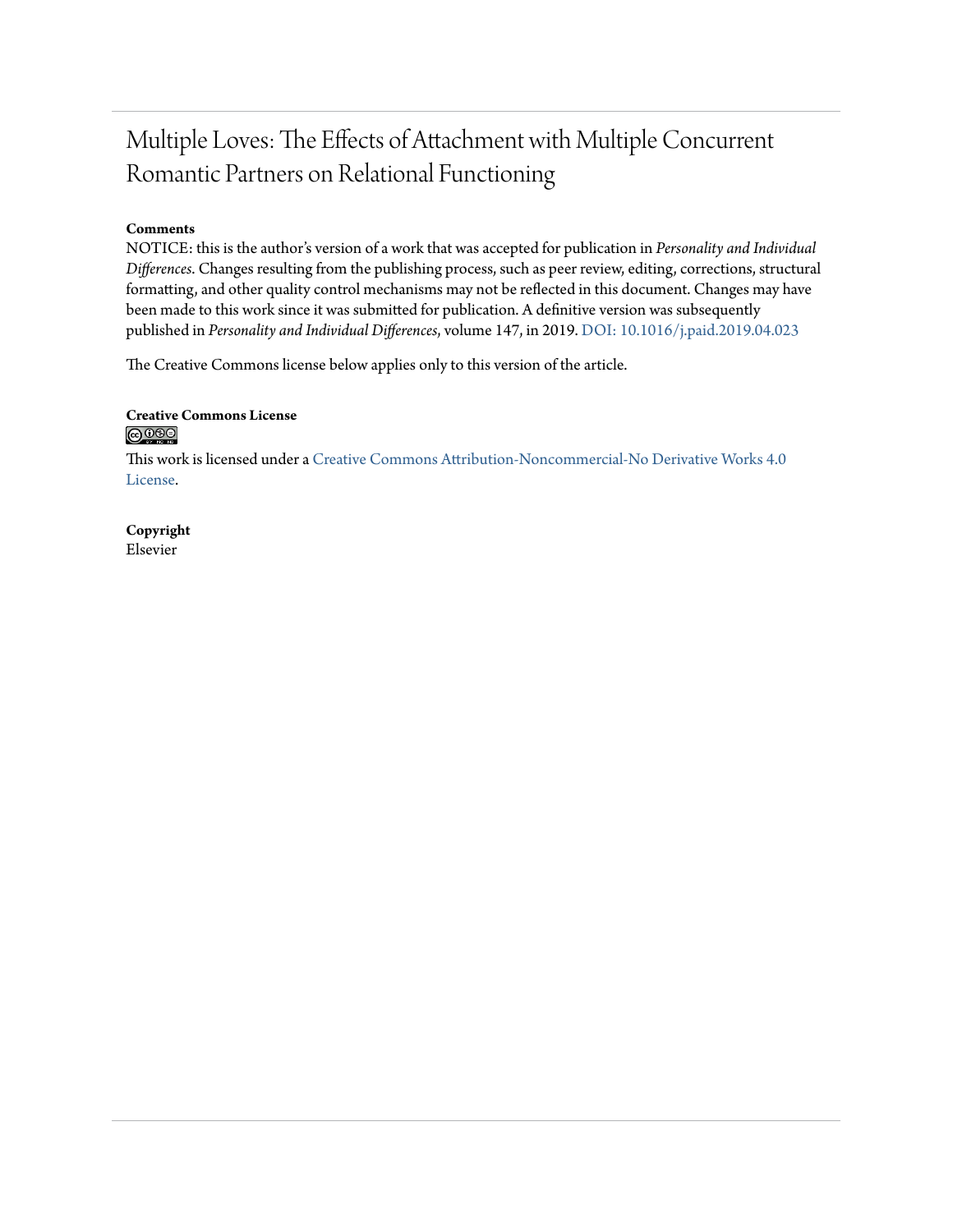For final version see:

Moors, A. C., Ryan, W., & Chopik, W. J. (2019). Multiple loves: The effects of attachment with multiple concurrent romantic partners on relational functioning. Personality and Individual Differences, 147, 102-110. doi:10.1016/j.paid.2019.04.023

Multiple Loves: The Effects of Attachment with Multiple Concurrent Romantic Partners on

Relational Functioning

Amy C. Moors<sup>1, 2</sup>, William Ryan<sup>3</sup>, and William J. Chopik<sup>4</sup>

<sup>1</sup>Department of Psychology, Chapman University

<sup>2</sup>The Kinsey Institute, Indiana University, Bloomington

<sup>3</sup>Department of Psychology, University of Toronto

<sup>4</sup>Department of Psychology, Michigan State University

Correspondence concerning this article should be addressed to Amy C. Moors, Department of Psychology, Crean College of Health and Behavioral Science, Chapman University and The Kinsey Institute, Indiana University, Bloomington. Electronic mail may be sent to moors@chapman.edu.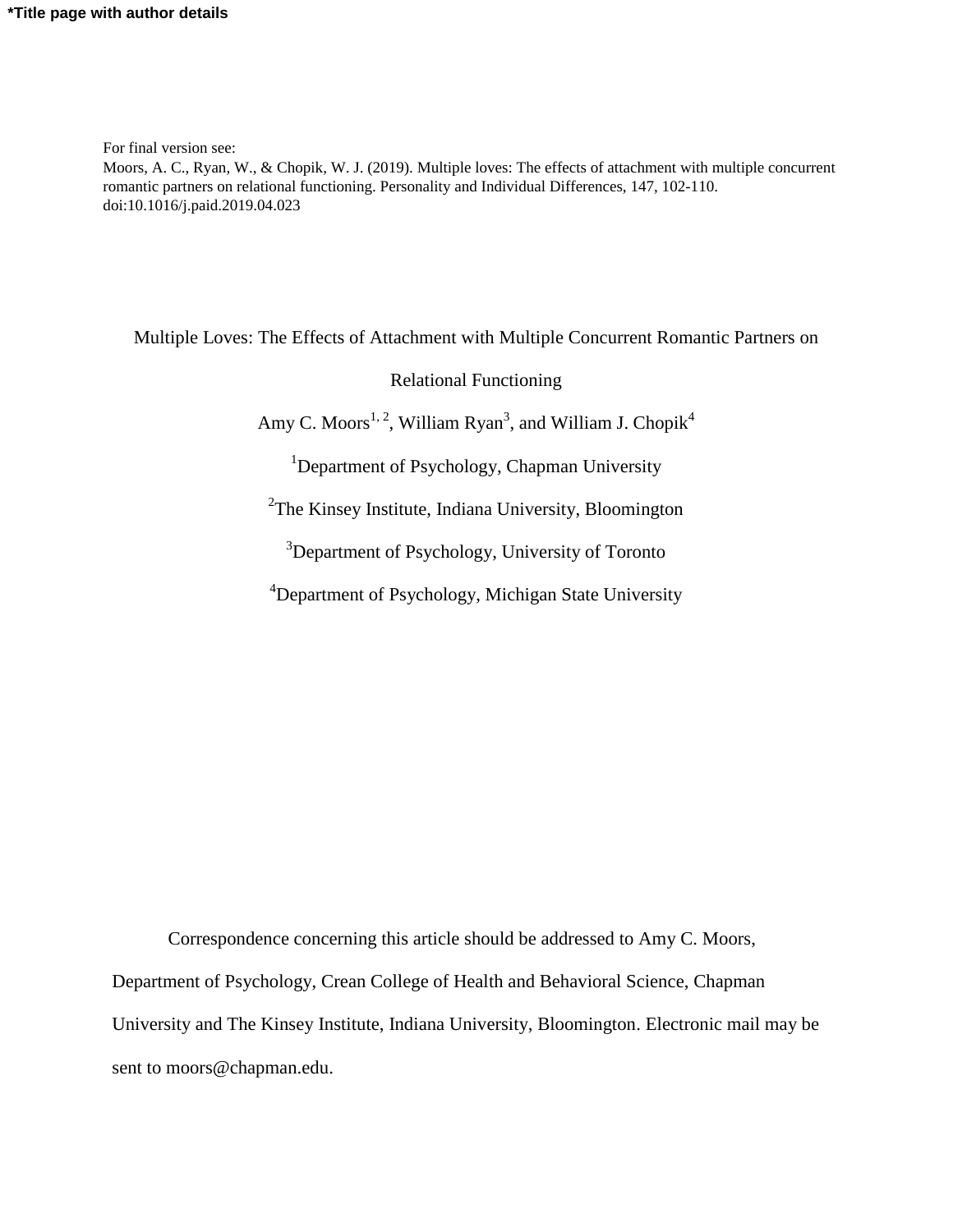#### **Abstract**

In the present study, we sought to understand whether people in polyamorous relationships have similar attachment orientations with each of their partners. Further, we examined the extent to which the attachment relationship with a given partner affects relationship quality both within that relationship and across concurrent romantic relationships. We recruited a community sample of 357 people engaged in polyamory with at least two concurrent romantic partners. People engaged in polyamory exhibited secure attachment with both of their partners (low in avoidance and anxiety); specifically, these scores were lower than established norms. In terms of within-relationship effects, avoidance and anxiety with a specific partner were linked with lower levels of relationship functioning (relationship satisfaction, sexual satisfaction, satisfaction with emotional and sexual agreements, and commitment) for that specific relationship. However, there was no association between avoidance and anxiety with one specific partner and the relationship functioning in a different, concurrent romantic relationship (i.e., cross-relationship effects). These findings suggest that individuals engaged in polyamory treat these relationships as distinct and independent from one another—forming attachments with each partner based on the specifics of that relationship. Understanding attachment processes in polyamorous relationships provides new directions for exploring the diversities of intimate partnering and theory expansion.

*Key words*: consensual non-monogamy, polyamory, adult attachment theory, relationship quality, satisfaction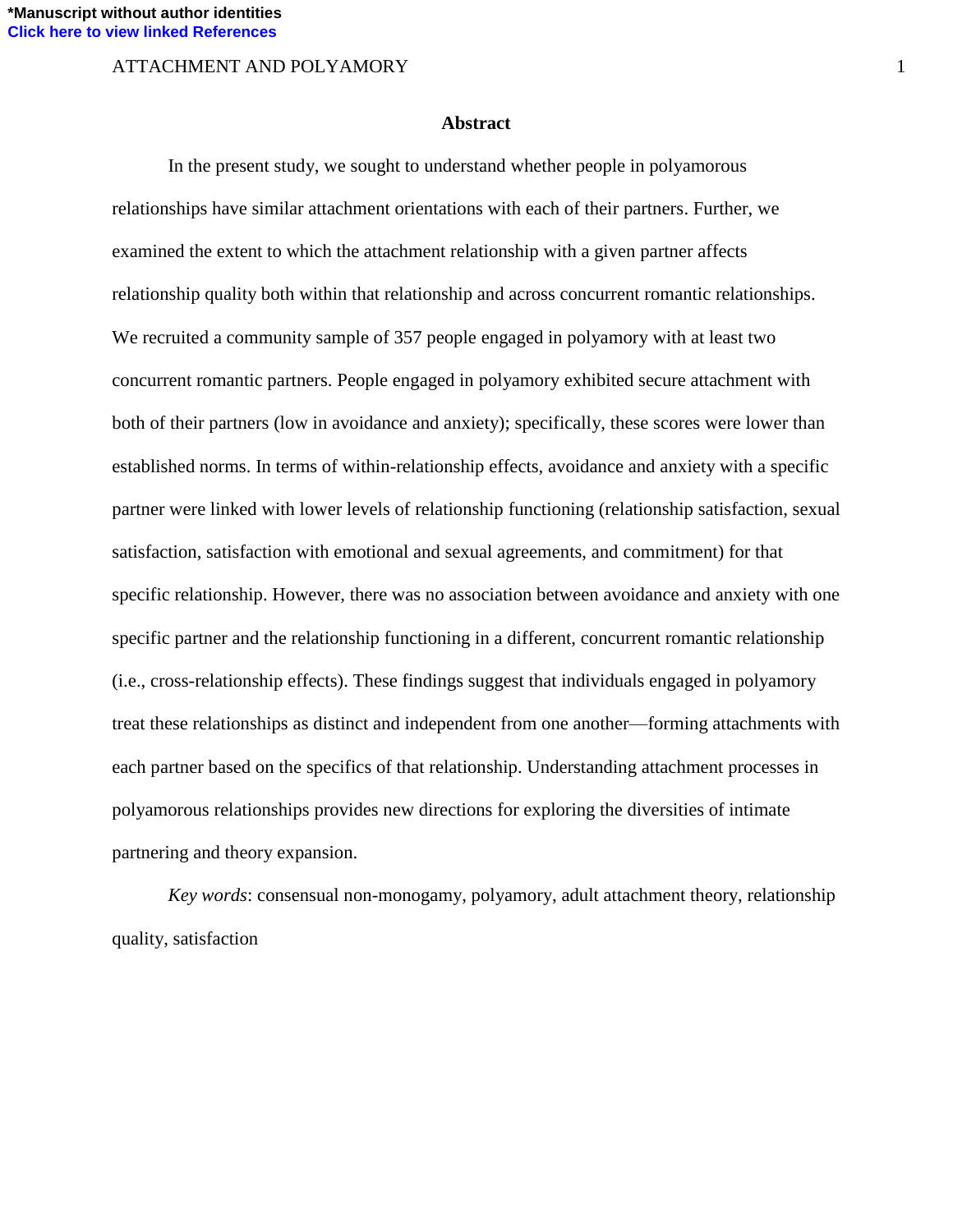## **Multiple Loves: The Effects of Attachment with Multiple Concurrent Romantic Partners on Relational Functioning**

In society and in our science, we appear to view familial and platonic love as endless. We understand that we can give and receive love from multiple family members and friends. For instance, a parent does not "give all of their love" to their first-born leaving subsequent children without their parents' love. Similarly, many people report close friendships with multiple people (Demir, Özdemir, & Weitekamp, 2007). Thus, it does not seem that love is limited to only one friend. Instead, loving multiple people in familial and platonic contexts is encouraged and deemed normal (Cicirelli, 1989; Volling & Belsky, 1992). In the case of romantic love, however, it appears that we view this type of love as limited; romantic love is reserved for only one person. In Western society, people are expected to find their *one* soulmate (Day, Kay, Holmes, & Napier, 2011; DePaulo & Morris, 2005). Moreover, if people fall in love or lust for someone else, it is assumed that something must be wrong with them or their relationship (Burris, 2014; Moors, Matsick, Ziegler, Rubin, & Conley, 2013).

Monogamy is (implicitly) assumed to be the healthiest form of romantic partnership by the general public (Conley, Matsick, Moors, & Ziegler, 2017; Conley, Moors, Matsick, & Ziegler, 2013; DePaulo & Morris, 2005; Thompson, Bagley, & Moore, 2018). That this promonogamy bias also extends to romantic relationship scientists (Moors, 2018), should not come as a surprise. Researchers are not immune to cultural norms and ideals of the societies in which they live. However, the assumption that dyadic partnering is universally optimal may have limited our understanding of intimate relationships, especially with regard to the complexities of attachment processes.

Many people practice serial monogamy (Fisher, 1989; Pinkerton & Abramson, 1993).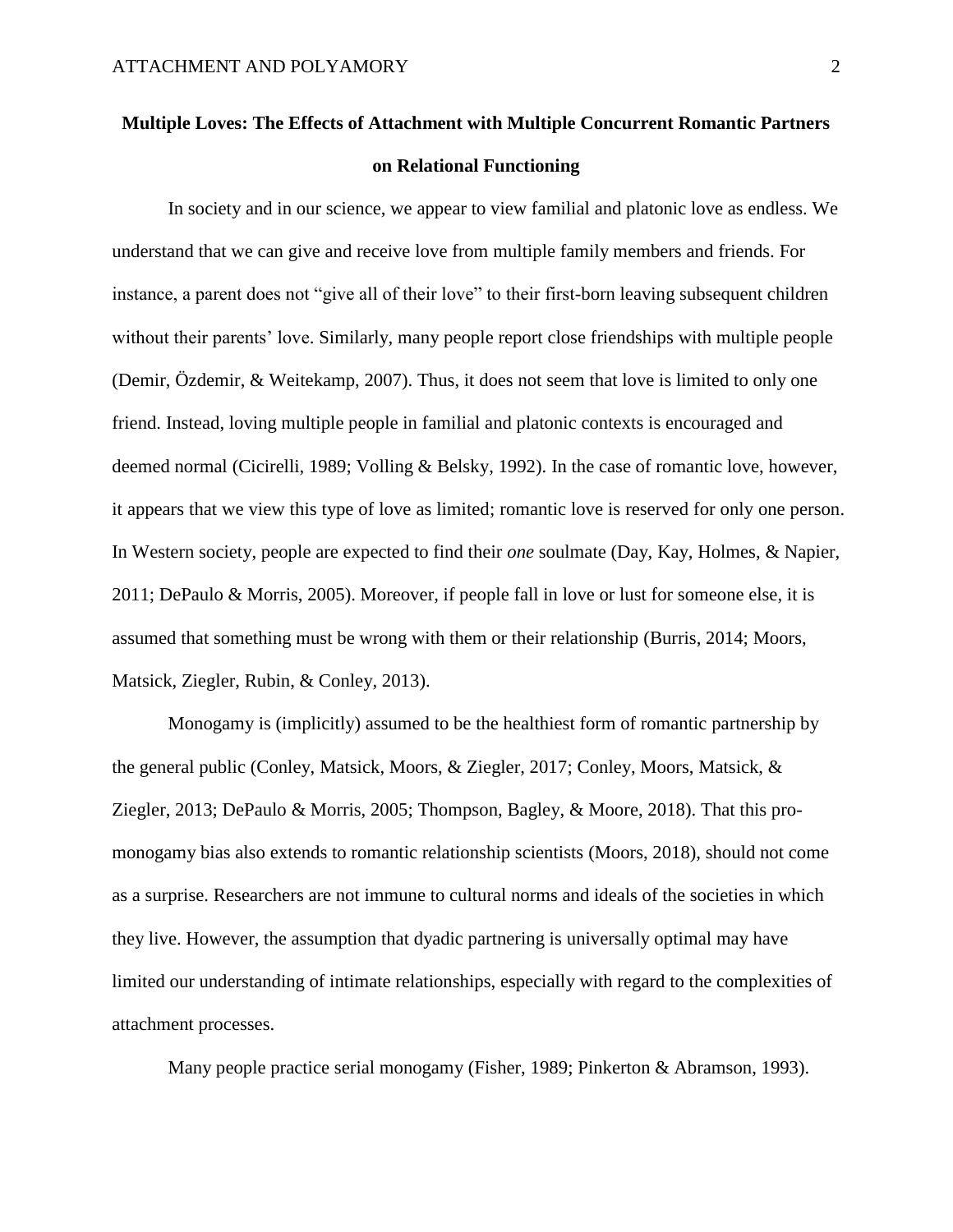Although, a non-trivial number of people—approximately 21%—have engaged in consensual non-monogamy at some point during their lives, and interest (via Internet queries) in these relationships has markedly increased over the past decade (Haupert, Gesselman, Moors, Fisher, & Garcia, 2017; Moors, 2017). Consensual non-monogamous relationship arrangements involve people openly having more than one concurrent romantic and/or sexual partner (e.g., open relationships, swinging, and polyamory). Individuals engaged in multiple concurrent romantic *and* sexual relationships (referred to as polyamory) provides a unique opportunity to examine how attachment relationships with one partner may be related to relationship outcomes *within* a specific relationship as well as *across* concurrent relationships. As such, polyamorous relationships allow for novel theoretical testing of the bounds of attachment theory, a popular contemporary framework within romantic relationship science that has been almost exclusively applied to monogamous relationships.

#### **Attachment Theory and Multiple Loves**

More than 50 years ago, John Bowlby (1969, 1980) introduced attachment theory as a meta-theory for how relationships are organized across the life span by the attachment system. The attachment system directs emotion, cognition, and behavior in close relationships while regulating support seeking and provision during times of distress (Mikulincer & Shaver, 2007; Shaver, Hazan, & Bradshaw, 1988). Early life experiences with primary caregivers (attachment figures) calibrate this system, leading to dispositional differences in how individuals orient to relationships later in life (Fraley & Shaver, 2000; Hazan & Shaver, 1987).

Attachment orientation is thought to vary along two dimensions: *anxiety* (insecurity about a partner's availability) and *avoidance* (discomfort with closeness to a partner)*,* which reflects the differences in sensitivity to relationship threats and the behavioral strategies employed to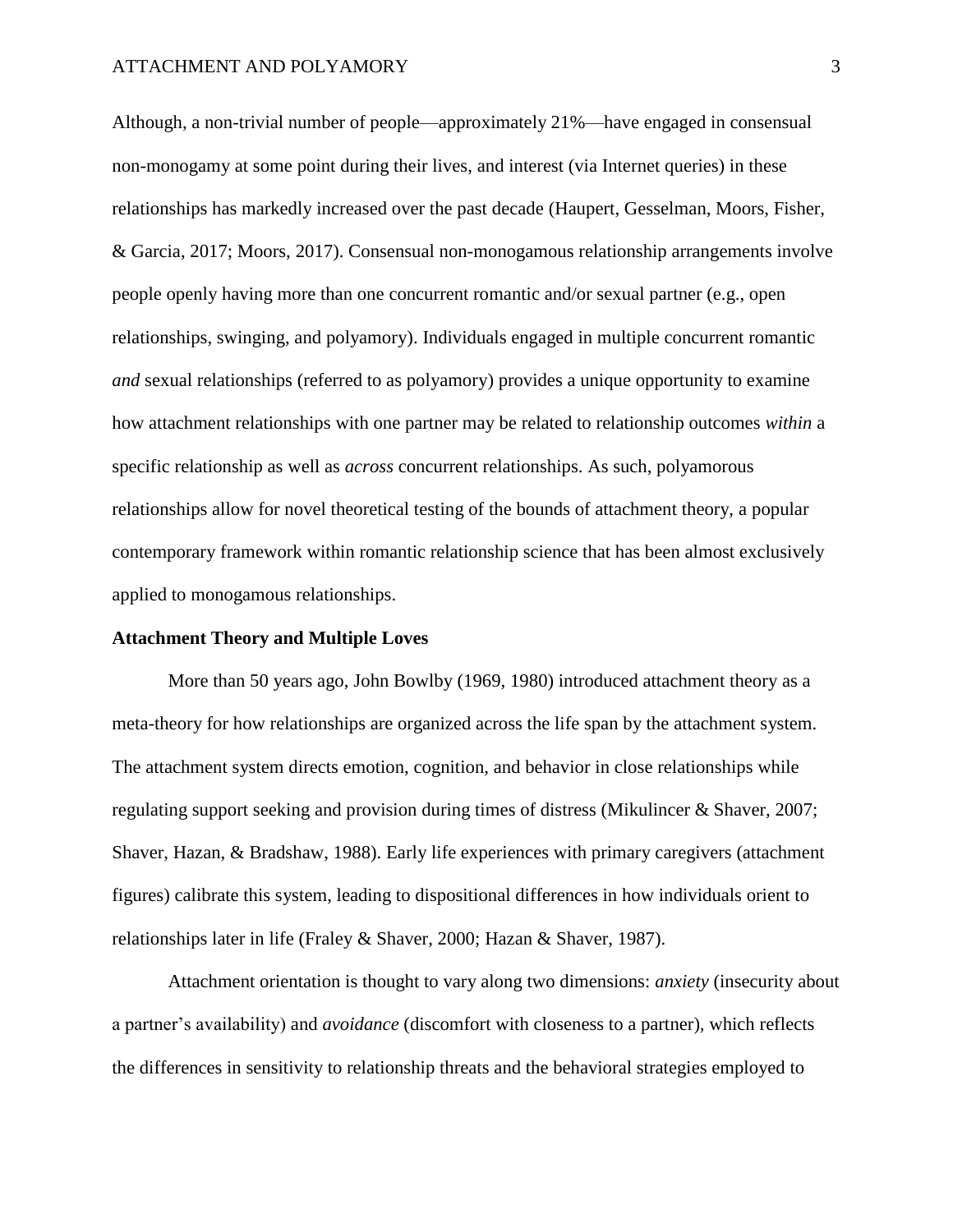regulate attachment relationships (Cassidy, 2000; Fraley & Shaver, 2000). Secure individuals score low on both dimensions, which reflects comfort with intimacy and interdependence. Attachment security is linked with stable relationships characterized by high commitment, satisfaction, and intimacy as well as low jealousy (Feeney, 2008).

Attachment theory posits that relational bonds with close others, especially romantic partners, are important sources of support, stability, and safety (Hazan & Shaver, 1987). This theoretical framework for how people connect with others, particularly in romantic ways, does not appear to be specific to romantically and sexually exclusive relationships. Though, love and sexual exclusivity are often conflated among attachment theorists (e.g., DeWall et al., 2011; Hazan, Campa, & Gur-Yaish, 2006). The present study seeks to answer three questions central to expanding attachment theory: (1) do people in polyamorous relationships have similar attachment orientations with each of their partners? (2) does the attachment relationship with a given partner affect relationship quality in that relationship (within-relationship effects)? and (3) does the attachment relationship with a given partner affect relationship quality in another concurrent romantic relationship (cross-relationship effects)? Below, we review relevant research while outlining hypotheses.

**Do people in polyamorous relationships have similar attachment orientations with each of their partners?** Given research on consensually non-monogamous relationships is a small, but growing body of research, only one study (to our knowledge) has examined these relationships in the context of attachment (Moors, Conley, Edelstein, & Chopik, 2015). Moors and colleagues (2015) examined how global attachment was related to hypothetical and actual engagement in a variety of consensually non-monogamous relationships. Among people who had never engaged in consensual non-monogamy, avoidant individuals desired consensual non-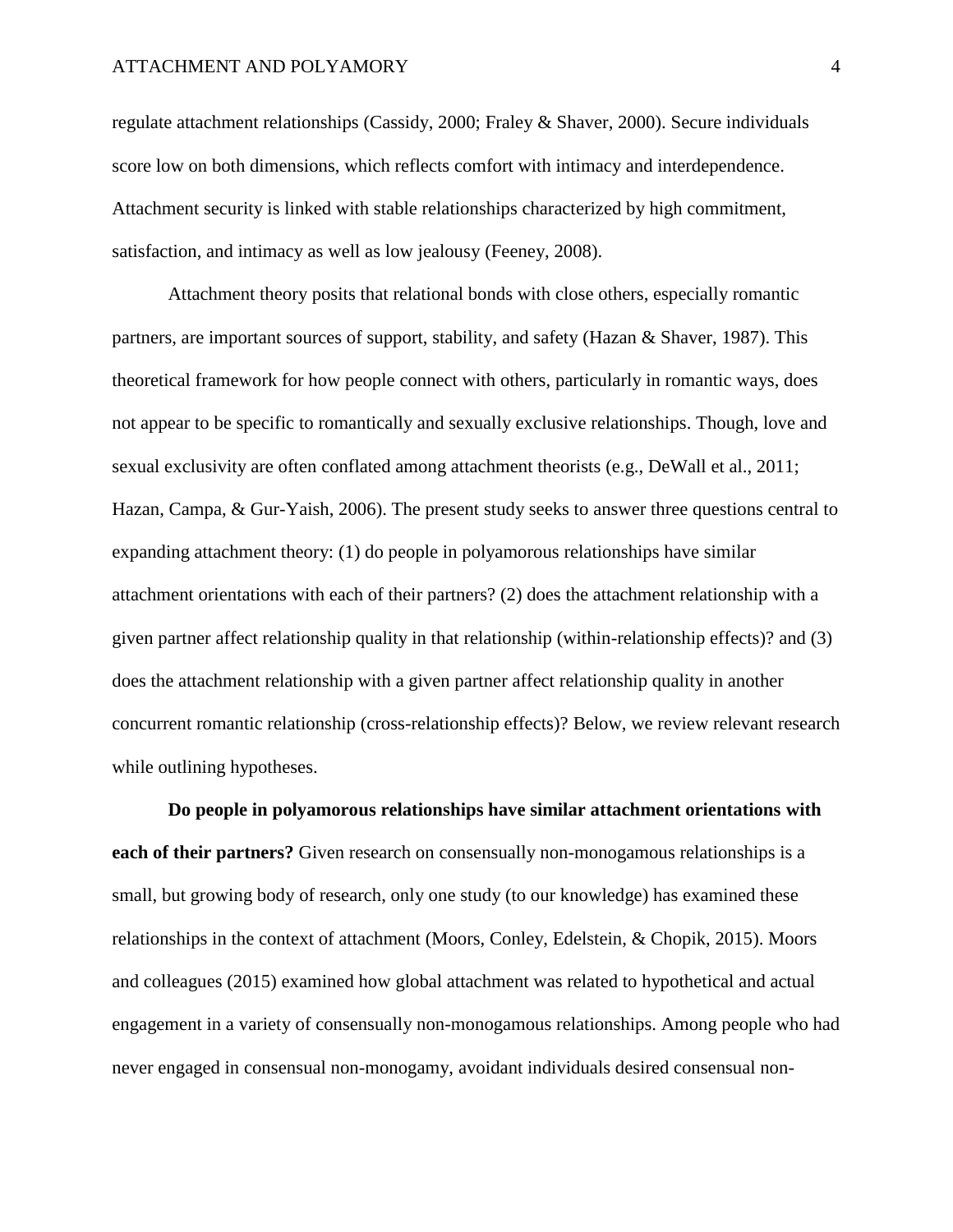monogamy in the abstract sense (i.e., held positive attitudes and desire to engage in these relationships). However, when *actual* behavior was examined, a different pattern emerged. People engaged in consensually non-monogamous relationships reported *lower* levels of avoidance compared to people in monogamous relationships (anxiety levels were similar in both groups). Thus, people in consensually non-monogamous relationships exhibited aspects of global attachment security.

The question, remains, however, whether people have similar attachment orientations toward distinct partners they are dating simultaneously? On one hand, there is reason to expect that people with multiple concurrent romantic relationships would have similar attachment relationships with each of their respective partners. For instance, the connection between early attachment experiences and romantic attachment orientations in adulthood is well-documented (Feeney & Noller, 1990; Fraley & Roisman, 2015; Hazan & Shaver, 1987). How people navigate their close relationships begins very early in life and these individual differences in attachment remain relatively stable across the lifespan (Chopik, Edelstein, & Fraley, 2013). In conceptualizing how to measure attachment, the majority of researchers believe that an individual's orientation towards partners in general captures the "gist" of how people approach relationships (Fraley, 2007). Indeed, attachment orientations toward one person often predict outcomes in other domains, whether these outcomes are in relationships with other people or in non-relational domains altogether (Chopik et al., 2014; Gillath et al., 2005). There is also evidence that individuals' attachment orientations are consistent across sequential relationship partners (e.g., an ex-partner and current partner; Brumbaugh & Fraley, 2007). Altogether, the studies reviewed thus far suggest that attachment orientations may be similar across partners.

On the other hand, there is some evidence that individuals maintain attachment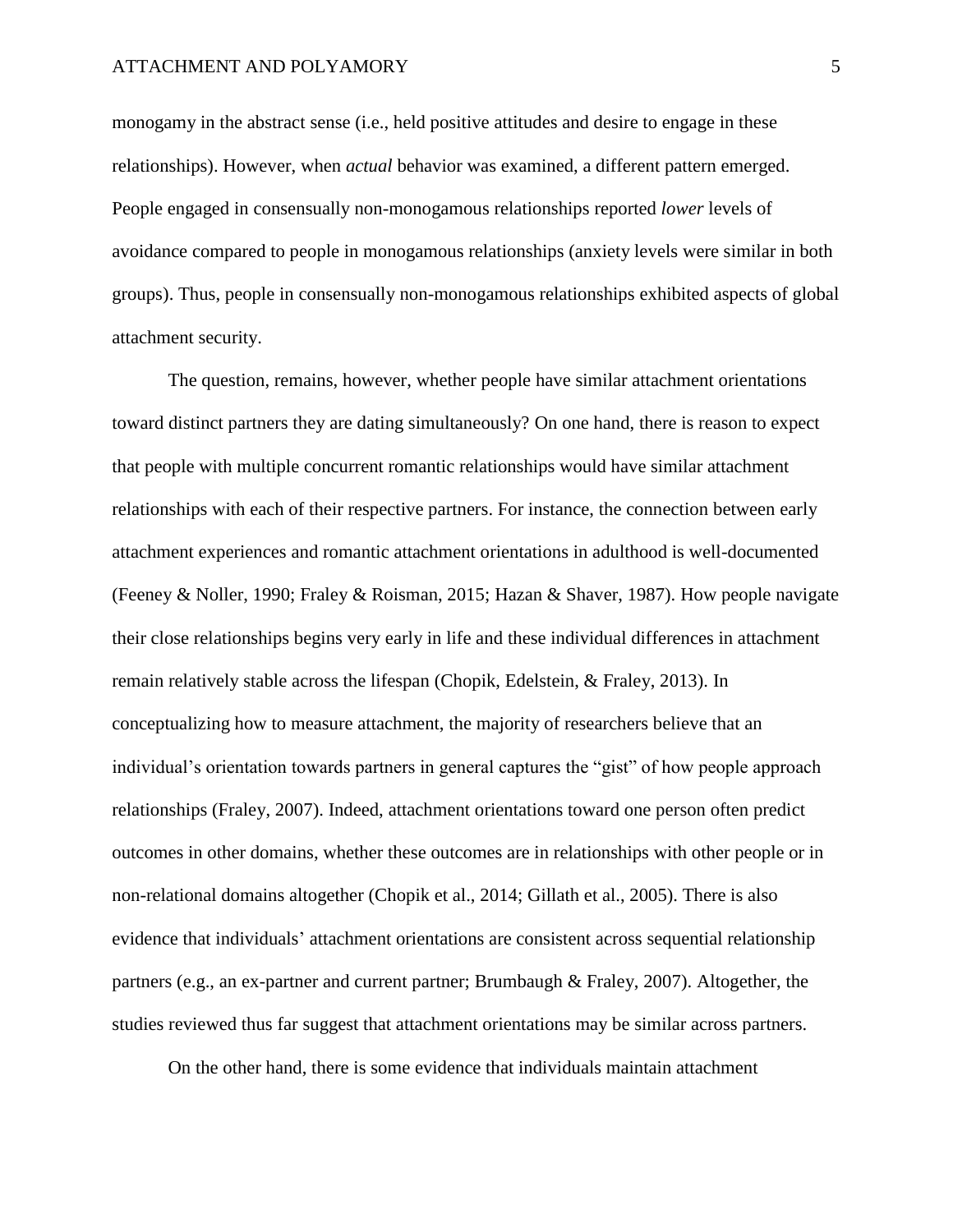orientations for separate individuals simultaneously. This line of thinking posits that attachment orientations vary within people across various relationship partners (Baldwin, Keelan, Fehr, Enns, & Koh-Rangarajoo, 1996; La Guardia, Ryan, Couchman, & Deci, 2000). For example, Baldwin and colleagues (1996) found that individuals have multiple working models of relationships (often tied to different people), but these models vary in the ease with which they are activated. Thus, the working model of attachment employed at any given time is cued by the specifics of the relationship (Simpson, Rholes, & Winterheld, 2010). Among attachment theorists, thinking about networks of close relationships has started to shift from a general framework to a relationship-specific framework. For example, in their validation of the Experiences in Close Relationships Structure measure, Fraley and colleagues (2011) found only little or moderate overlap in the attachment orientations individuals have for their mothers, fathers, romantic partners, and best friends. They also found that this relationship-specific approach is a stronger predictor of interpersonal outcomes than are global measures of attachment, a finding supported by previous research (e.g., Baldwin et al., 1996; La Guardia et al., 2000). Although it is difficult to directly draw comparisons between family members or friendships and multiple partners in the context of polyamory, it is plausible that the attachment relationship with each polyamorous partner may not be highly correlated. Thus, the present study examines the extent to which a person's attachment orientation with one romantic partner is related to their attachment orientation with another romantic partner who they are simultaneously dating.

**Does the attachment relationship with a given partner affect relationship quality within that relationship?** Consistent with a large body of research on monogamous relationships, we anticipated that attachment orientations within a given relationship would function in theoretically consistent ways among people engaged in polyamory (see Cassidy,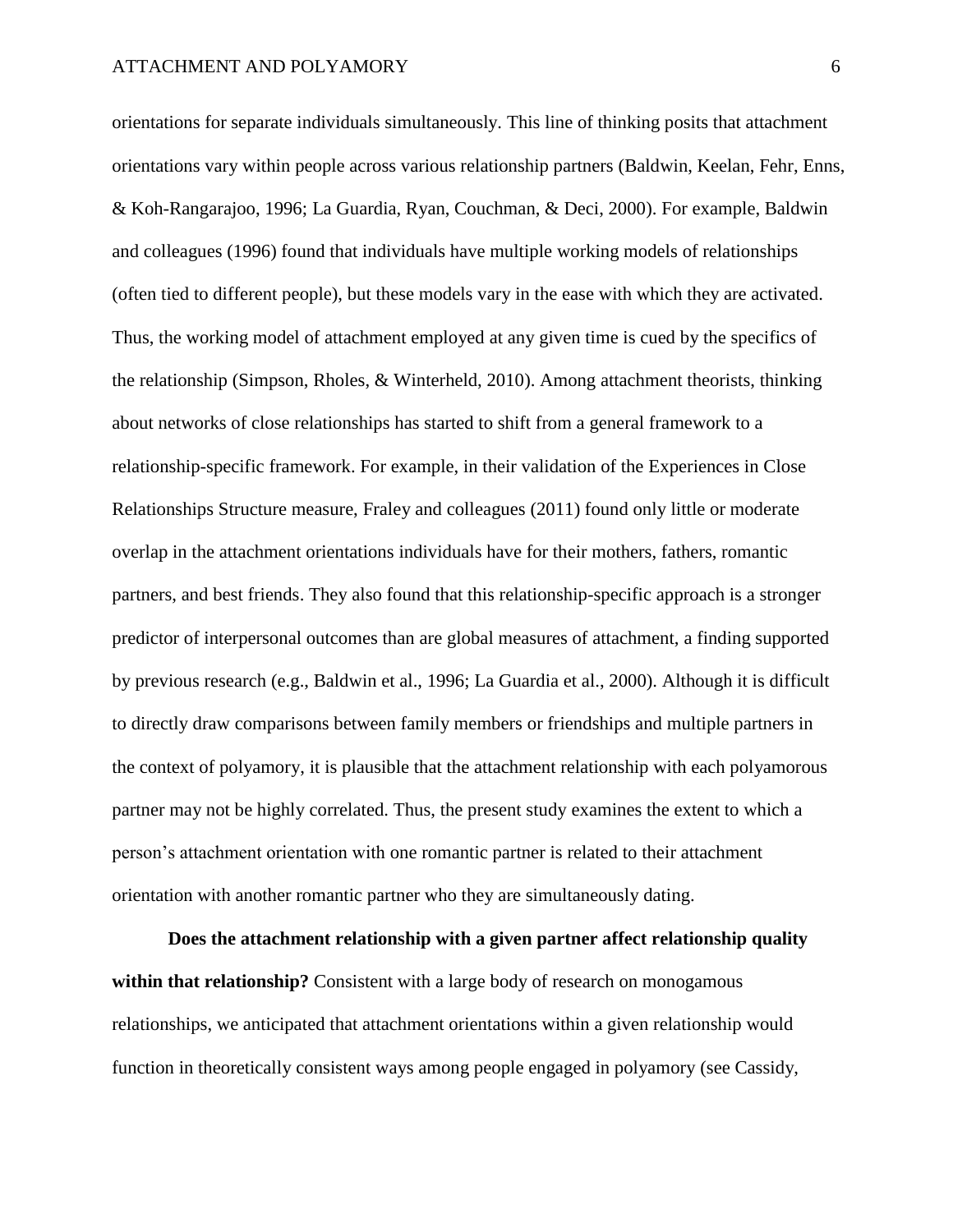2000; Edelstein & Shaver, 2004, for overviews). That is, we expected that people high in avoidance with a specific partner—those with tendencies to create psychological distance from partners—would report low levels of relationship quality in that specific relationship. Highly avoidant *and* anxious individuals experience low levels of relationship satisfaction, sexual satisfaction, and commitment (Birnbaum, 2007; Butzer & Campbell, 2008; Davis et al., 2006; Kirkpatrick & Hazan, 1994; Molero, Shaver, Fernandez, Alonso-Arbiol, & Recio, 2016)—results we anticipated our findings to parallel at the within-person level. In other words, we do not have theoretical reasons to suggest that the associations between attachment orientations and relationship quality among people in polyamorous relationships would be inconsistent with previous research examining *within-*relationship dynamics.

**Does the attachment relationship with one partner affect relationship quality in another relationship?** Unlike studies examining attachment and family dynamics or friendships, polyamory—which places a focus on the ability to engage in multiple romantic relationships provides a unique opportunity to test whether a deep romantic attachment bond with one person affects relationship quality with another person. For instance, if a person exhibits security with one partner, do the properties of this specific attachment relationship "spill-over" and influence their relationship quality with another partner? That is, if someone feels secure, connected, and happy with one partner, do these positive qualities "spill-over" and boost satisfaction in the person's other relationship? Or, if a person is highly anxious with one partner, does this specific attachment relationship negatively impact their relationship quality with another partner? Or, do people engaged in polyamory treat their relationships as independent?

Researchers have proposed three different ways in which consensually non-monogamous relationship partners may interact or cross-over with each other—additive, contrast, and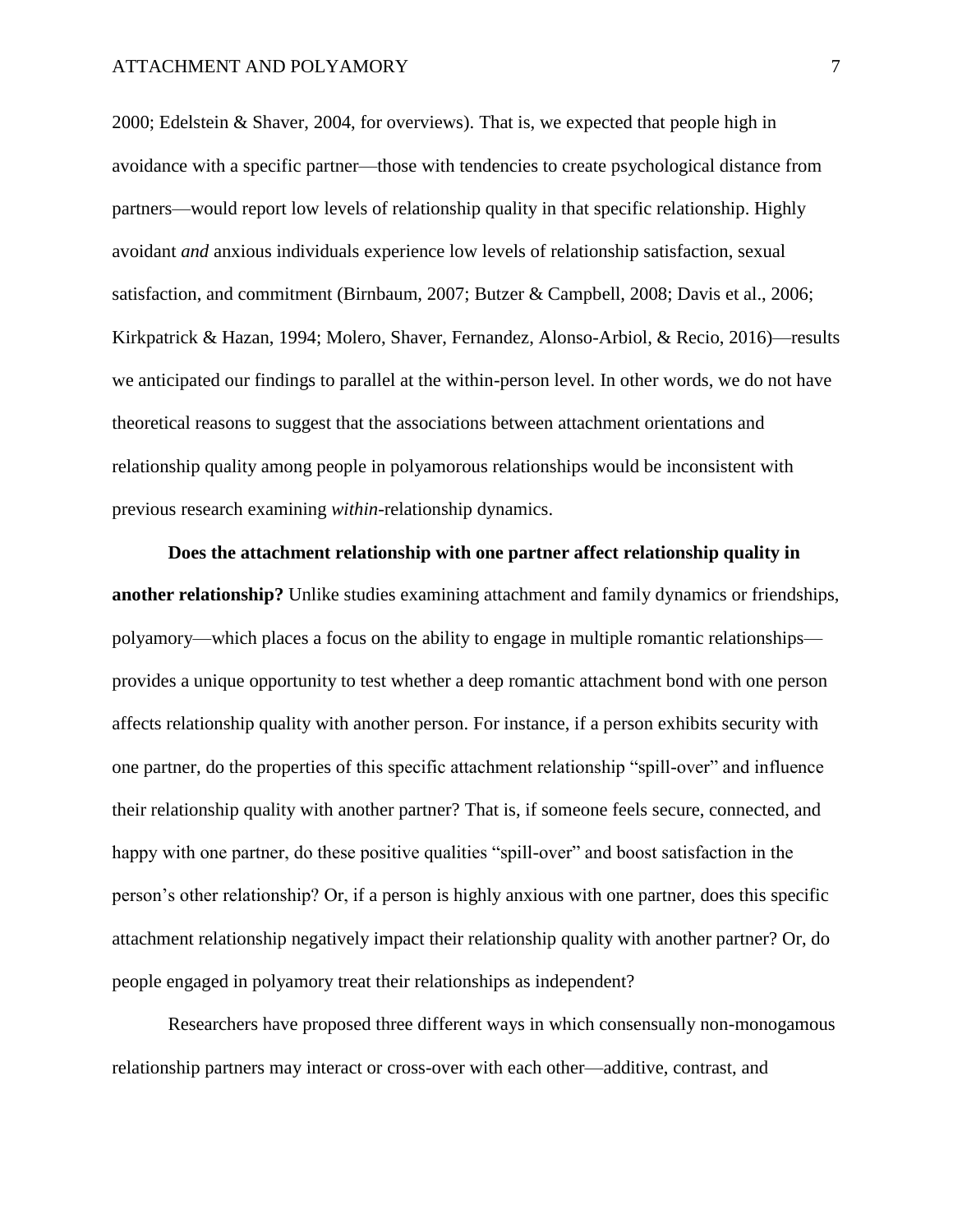compensation models (Mitchell, Bartholomew, & Cobb, 2014; Muise, Laughton, Moors, & Impett, 2017). One approach suggests that a high quality relationship with one partner could "spill over" and raise the quality of other relationships (an additive model), particularly if one of the relationships was faltering (a compensation model). Another approach suggests that love may be finite. Specifically, a low quality relationship with one partner could detract from relationship quality in another relationship (a contrast model). This type of transactional thinking is consistent with some of the investment model's conceptualization of rewards and costs in relationships (Rusbult, Martz, & Agnew, 1998).

In testing these models, Mitchell and colleagues (2014) did not find support for any of the three models—additive, contrast, or compensation effects of partners—among people engaged in polyamory. Instead, people reported high need fulfillment (e.g., security, closeness, emotional support) and relationship quality (e.g., relationship satisfaction, commitment) in both of their concurrent relationships (Mitchell et al., 2014). In the context of sexual need fulfilment, Muise and colleagues (2017) did not find support for compensation or contrast effects among people engaged in consensual non-monogamy (including polyamory). Though, they did find support for an additive effect: high sexual need fulfillment was related to greater relationship satisfaction in another concurrent relationship (for men, this additive effect occurred across both of their relationships). In addition, there is qualitative evidence to suggest that people who are romantically in love with two partners describe each relationship as operating uniquely (albeit these individuals were not in consensually non-monogamous relationships; Jankowiak & Gerth, 2012). Specifically, people cited different motivations, needs, and ways in which they felt love for each of their partners, suggesting that they were conceptualizing and treating each relationship as independent. Taken together, these studies suggest that various relationships held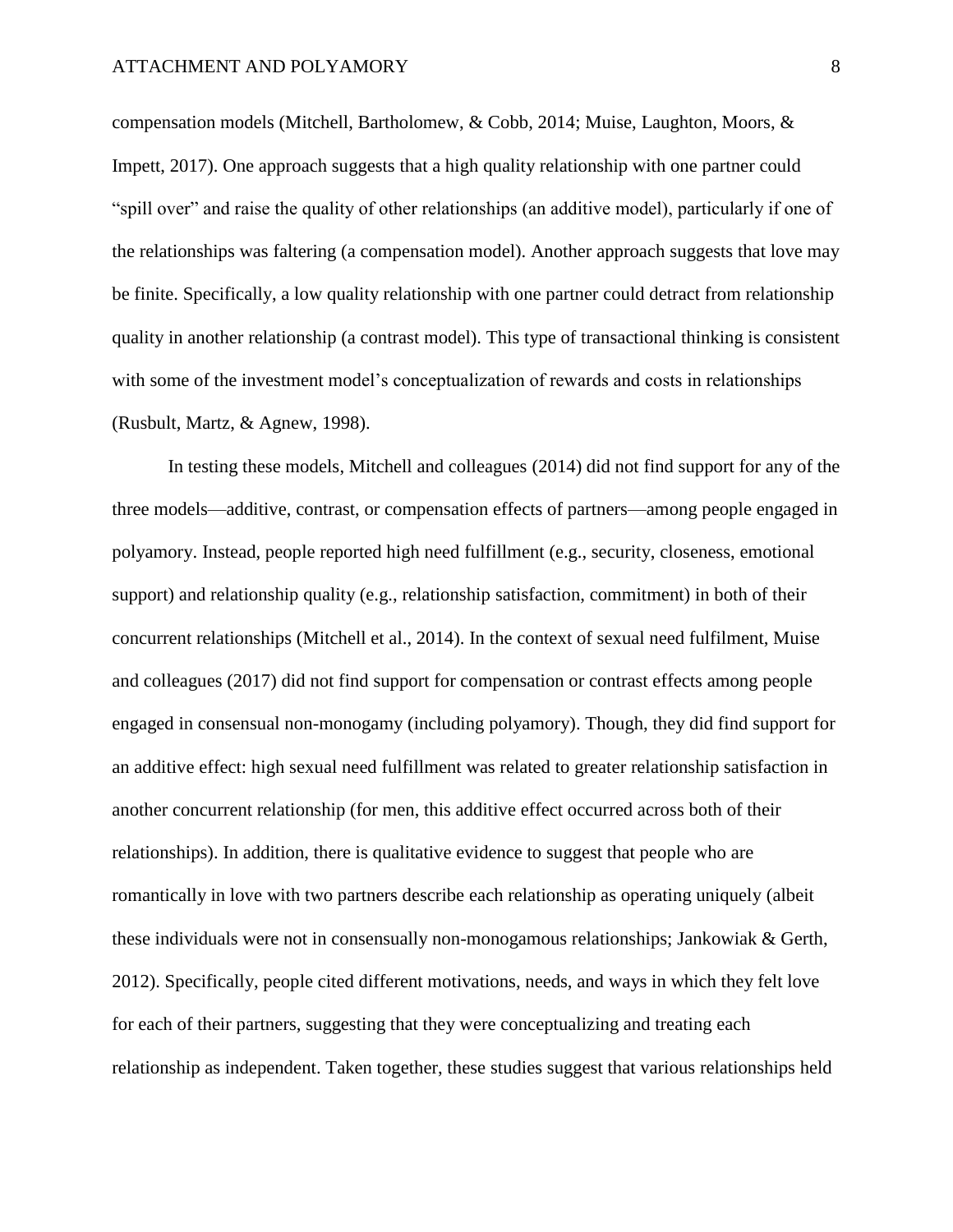by people engaged in polyamory are largely treated as independent of each other and, in the case of sexual need fulfillment, there is an additive effect that positively influenced sexual quality across relationships.

Although the aforementioned models were originally conceptualized to examine need fulfilment across consensually non-monogamous relationships, these models can aptly be applied to understand how attachment orientations in one relationship affect functioning in another relationship. At a broader level, attachment is a predecessor to need fulfillment and orients people toward benefiting from close relationships. If a person is low on avoidance and anxiety (indicative of security) in one relationship, this could positively affect relationship quality in another relationship (supporting an additive model). Likewise, if a person is highly avoidant or anxious in one relationship, this could detract from relationship quality in another relationship (supporting a contrast model) or one secure relationship could compensate for another insecurely attached relationship (supporting a compensation model). However, consistent with the findings of Mitchell and colleagues (2014) and Muise and colleagues (2017), it is likely that we will not find robust support for any of the three models. That is, people engaged in polyamory may treat their relationships as independent and form attachments with each partner based on the specifics of that relationship.

#### **Present Study**

As outlined above, we sought to answer three questions: (1) do people in polyamorous relationships have similar attachment orientations with each of their partners? (2) does the attachment relationship with a given partner affect relationship quality in that relationship? and (3) does the attachment relationship with a given partner affect relationship quality in another concurrent romantic relationship? We recruited an online community sample of 357 people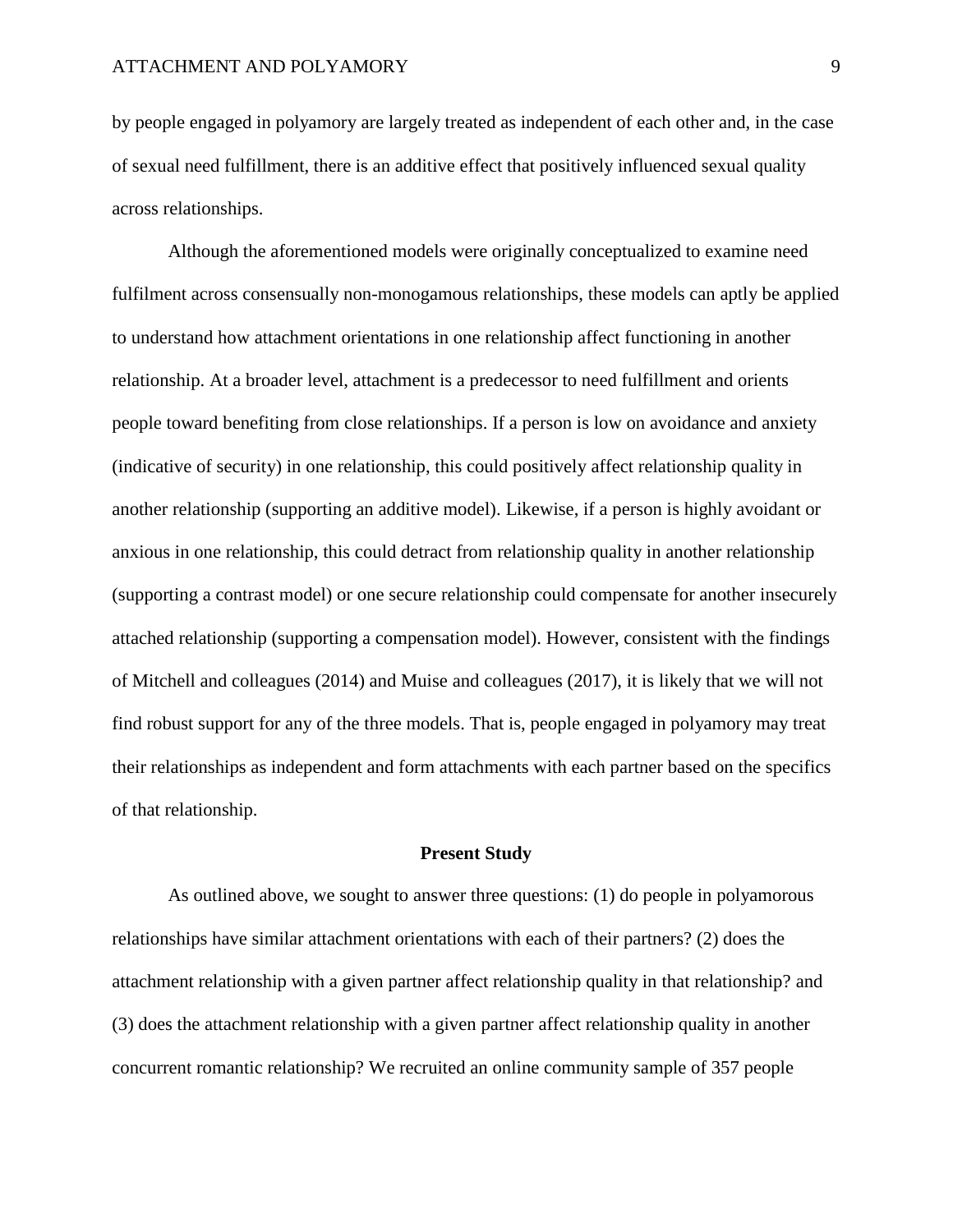engaged polyamorous relationships, with at least two concurrent romantic partners [referred to in the following sections as P1 (partner #1) and P2 (partner #2)]. Participants reported on their attachment orientation to each of their partners, three dimensions of relationship quality with each of their partners, satisfaction with their current emotional and sexual relationship agreements with each partner, as well as various demographic characteristics. We hypothesized that within one relationship, higher levels of anxiety and avoidance would be associated with poorer relationship functioning. We also expected these associations to be specific to distinct relationships—anxiety and avoidance with one relational partner will have little or no associations with relationship functioning in another relationship.

#### **Method**

#### **Participants and Sample Characteristics**

A community sample of participants was recruited online via social networking groups, listservs, and websites related to consensual non-monogamy (e.g., PolyWeekly). We contacted directors/webmasters of these CNM-specific websites/listservs and asked them to post advertisements for our study. Given consensually non-monogamous relationships are highly stigmatized (e.g., Moors et al., 2013), a targeted recruitment was required to obtain a large sample. Off- and on-line targeted recruitment has been successfully used by other researchers who study underrepresented populations, including sexual and racial minorities (e.g., Jellison, McConnell, & Gabriel, 2004).

A total of 589 volunteer Internet respondents took part in the study. Because we were interested in attachment among individuals engaged in polyamory with at least two concurrent romantic partners, we excluded a total of 232 participants from our analyses who either: had a consensual non-monogamy agreement that did not allow for multiple romantic partners (e.g.,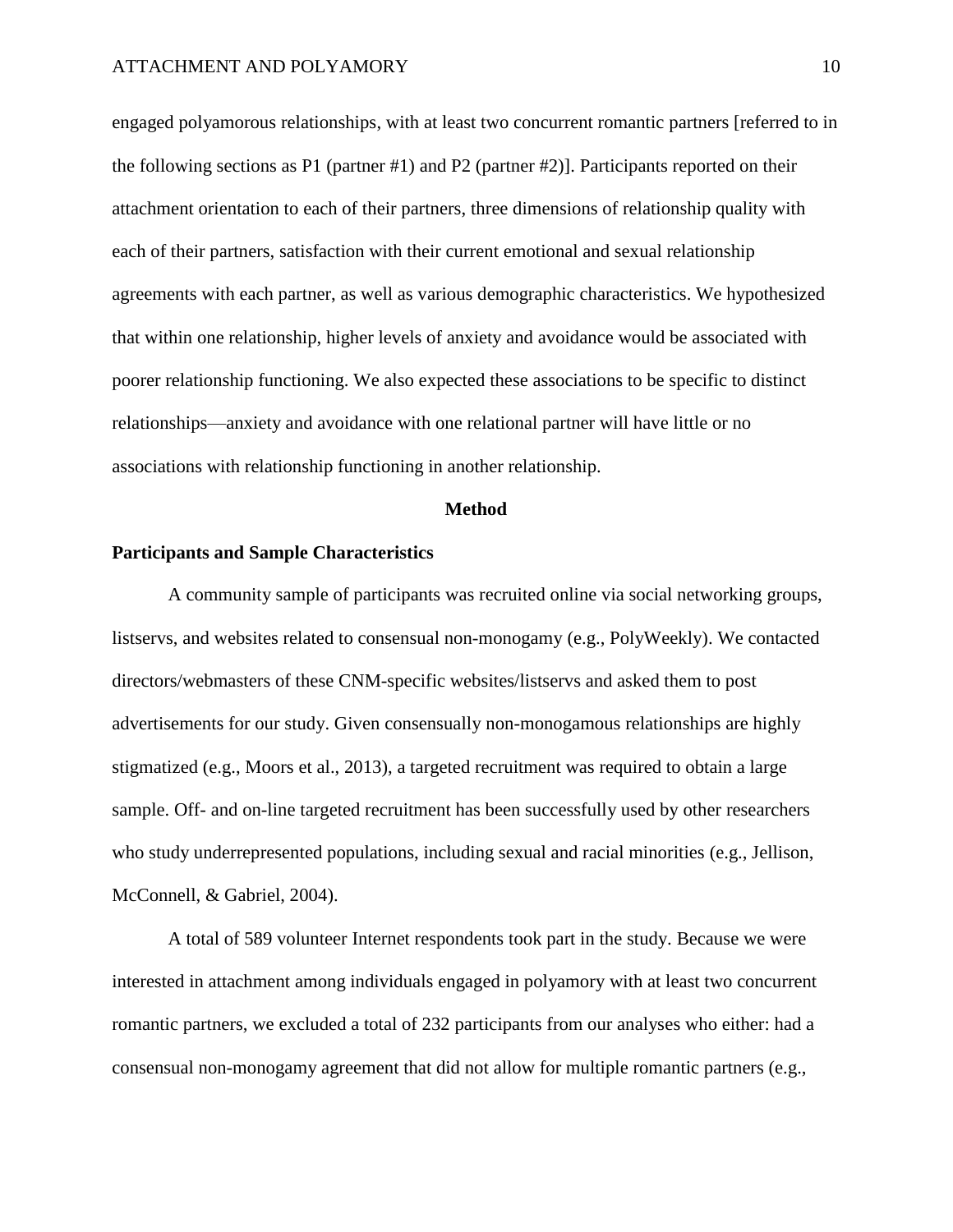swinging), did not have at least two concurrent romantic partners, or did not respond to the present study's variables of interest (e.g., attachment measures).

Thus, the final sample included 357 participants; 60% identified as female, 29% identified as male, 8% identified as gender queer/trans, and the remaining did not select a response. The majority of participants (79%) identified P1 as their primary partner and P2 as a non-primary partner (72%). On average, participants were dating P1 for 9.33 years (*SD* = 8.33) and P2 for 3.42 years  $(SD = 4.33)$ . Forty-four percent of participants indicated that they were bisexual, 30% identified as straight, 18% identified as pansexual/queer, 3% identified as gay or lesbian, and the remaining did not select a response. Breaking this down by gender, most women identified as bisexual (57%) followed by pansexual/queer (20%); most men identified as straight (63%) followed by bisexual (28%). These sizable portions of people who identified as nonheterosexual are consistent with national samples research in the U.S., which has documented that sexual minorities are more likely to have engaged in consensual non-monogamy than heterosexual people (Haupert et al., 2017). Our sample's racial/ethnic composition was 85% white, 5% multi-racial/ethnic, and the remaining were less than 1% (each) African American, Asian/Pacific Islander, and Latino/a. Participants' age ranged from 18-77 years (*M* = 35.56, *SD* = 10.73). At 80% power (at  $\alpha = .05$ ), our sample size enabled us to examine effects as small as  $f^2$  $= .027$  and larger.

The majority of women respondents reported on two partners who were men; 81% indicated their P1 identified as a man and 76% indicated that their P2 identified as a man. Over half of women reported that their P1 identified as straight (56%), followed by 34% bisexual (the remaining were identified as either lesbian/gay or queer). Similarly, 52% of women reported that their P2 identified as straight and 40% identified as bisexual (the remaining were identified as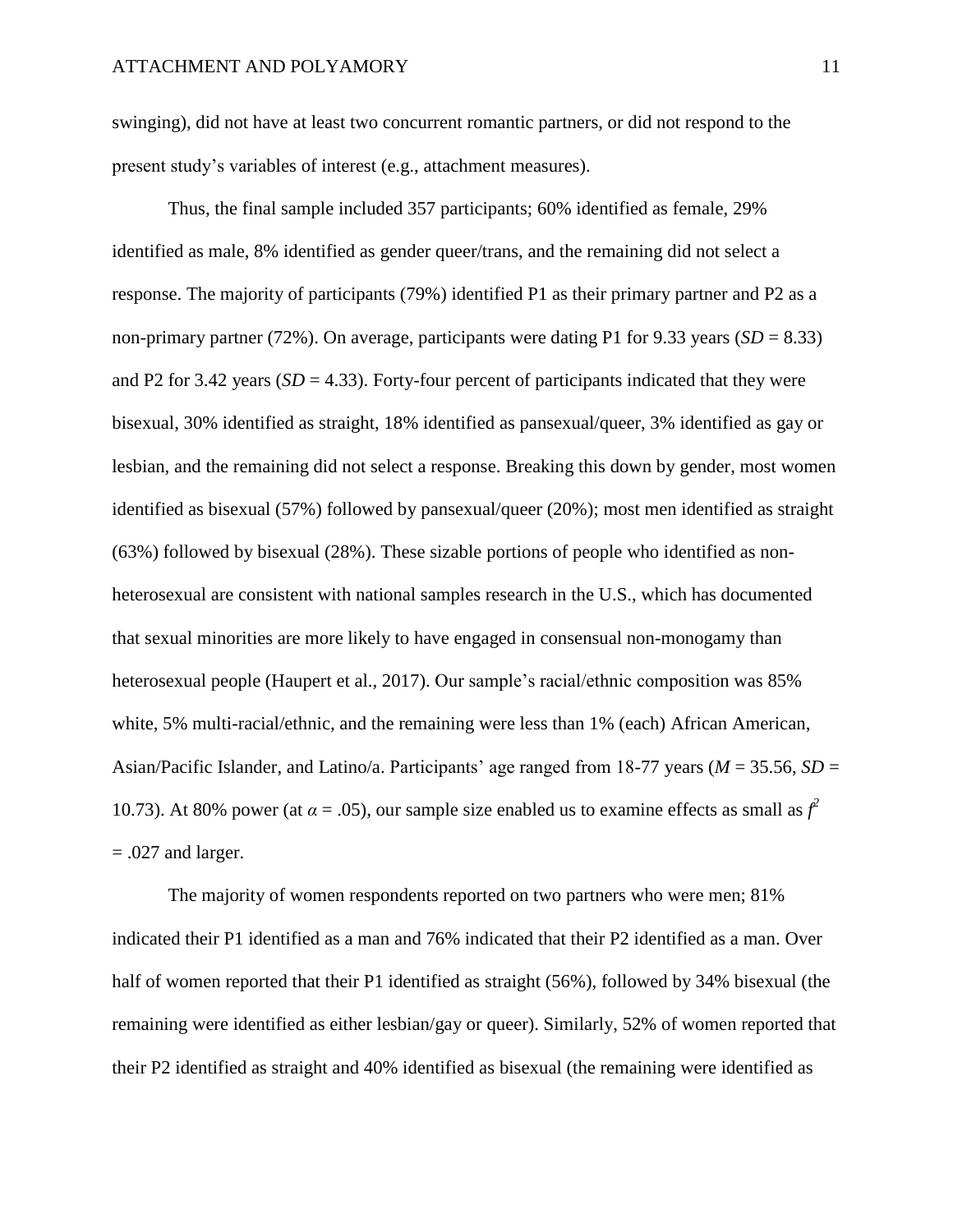either lesbian/gay or queer). The majority of men respondents reported on two female partners (93% for P1 and 89% for P2). Most men reported that their P1 identified as bisexual (68%) followed by straight (28%). Similarly, 65% of men respondents reported that their P2 identified as bisexual and 31% identified as straight (the remaining identified as either lesbian/gay or queer).

#### **Procedure and Measures**

Participants completed measures of relationship and sexual satisfaction, satisfaction with sexual and emotional agreements, commitment, and attachment for each of their current romantic partners (up to eight). To personalize the survey experience for participants (and to help avoid confusion), participants were asked to provide the initials for each partner and the items were tailored to include that partner's initials. For instance, when participants completed a measure of attachment for P1, they were responding to their specific levels of avoidance and anxiety with P1 (e.g., "It helps to turn to [P1's initials] in times of need").

**Adult attachment.** The Experiences in Close Relationships Inventory short version (12 items; ECR-S; Wei, Russell, Mallinckrodt, & Vogel, 2007) was used to assess individual differences in adult attachment for each partner. The ECR-S *avoidance* subscale reflects discomfort with closeness. The *anxiety* subscale reflects concern about abandonment. Sample items include: "I try to avoid getting too close to [partner's initials]" (*avoidance*), and "I worry that [partner's initials] won't care about me as much as I care about them" (*anxiety*). Participants rated agreement with each statement using a 7-point Likert scale, ranging from 1 (*disagree strongly*) to 7 (*agree strongly*). For both partners, the avoidance subscale ( $\alpha_{PI} = .84$ ;  $\alpha_{P2} = .83$ ) and anxiety subscale  $(\alpha_{P1} = .72; \alpha_{P2} = .81)$  had high internal reliability.

**Relationship satisfaction.** Relationship satisfaction was assessed with the Couples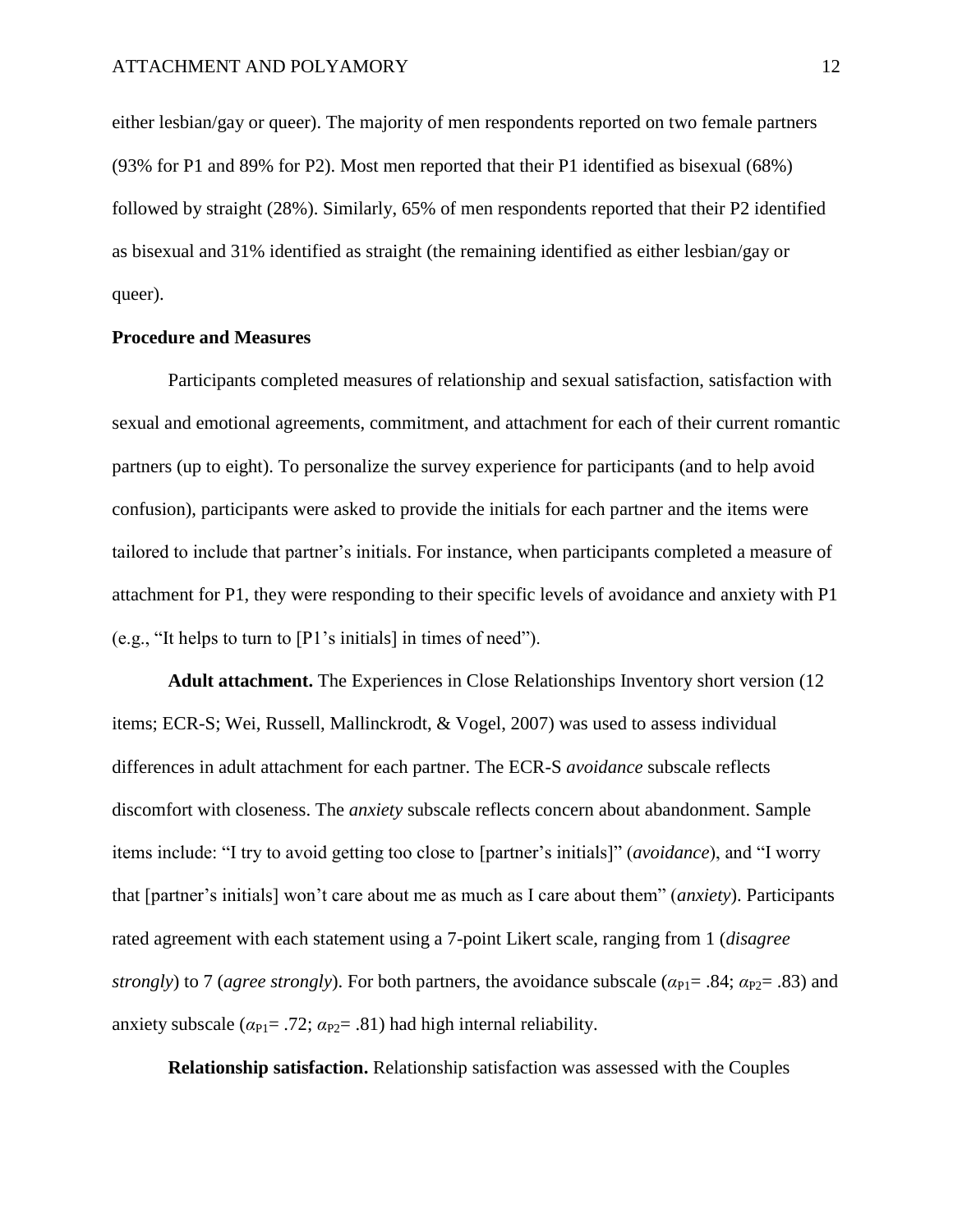Satisfaction Index Short form (CSI; Funk & Rogge, 2007). The 16-item short CSI assesses global evaluations of romantic relationships and various scale anchors (e.g., agreement, frequency, semantic differentials). Higher scores indicated higher levels of satisfaction with a given partner. Sample items include: "In general, how often do you think that things between you and [partner's initials] are going well?" and "I have a warm and comfortable relationship with [partner's initials]." For both partners, these items demonstrated high internal consistency  $(\alpha_{\text{P1}} = .95; \alpha_{\text{P2}} = .96)$ .

**Satisfaction with Relationship Agreements.** To assess satisfaction with current relationship agreements regarding sex and emotional relations with each partner, we created two items. Participants rated their level of satisfaction with each statement using a 7-point Likert scale, ranging from 1 (*not at all satisfied*) to 7 (*extremely satisfied*). The items were: "How satisfied are you with the type of sexual agreement you and [partner's initials] have?" and "How satisfied are you with the type of romantic/emotional agreement you and [partner's initials] have?"

**Sexual satisfaction.** Sexual satisfaction was measured with the 20-item New Scale of Sexual Satisfaction (NSSS; Štulhofer, Buško, & Brouillard, 2010). Participants were asked to rate their satisfaction with various aspects of their sex life during the last six months, including the quality of their orgasms, the pleasure they provide to their partner, the partner's sexual creativity, and the frequency of sexual activity. The NSSS *ego-focused* subscale (10-items) assesses self-sexual satisfaction and the *partner- and sexual activity-centered* subscale (10-items) assesses the sexual satisfaction derived from one's partner's sexual behaviors and diversity/frequency of sexual activities. Ego-focused subscale sample items include: "The quality of my orgasms" and "My emotional opening up in sex." Partner- and sexual activity-center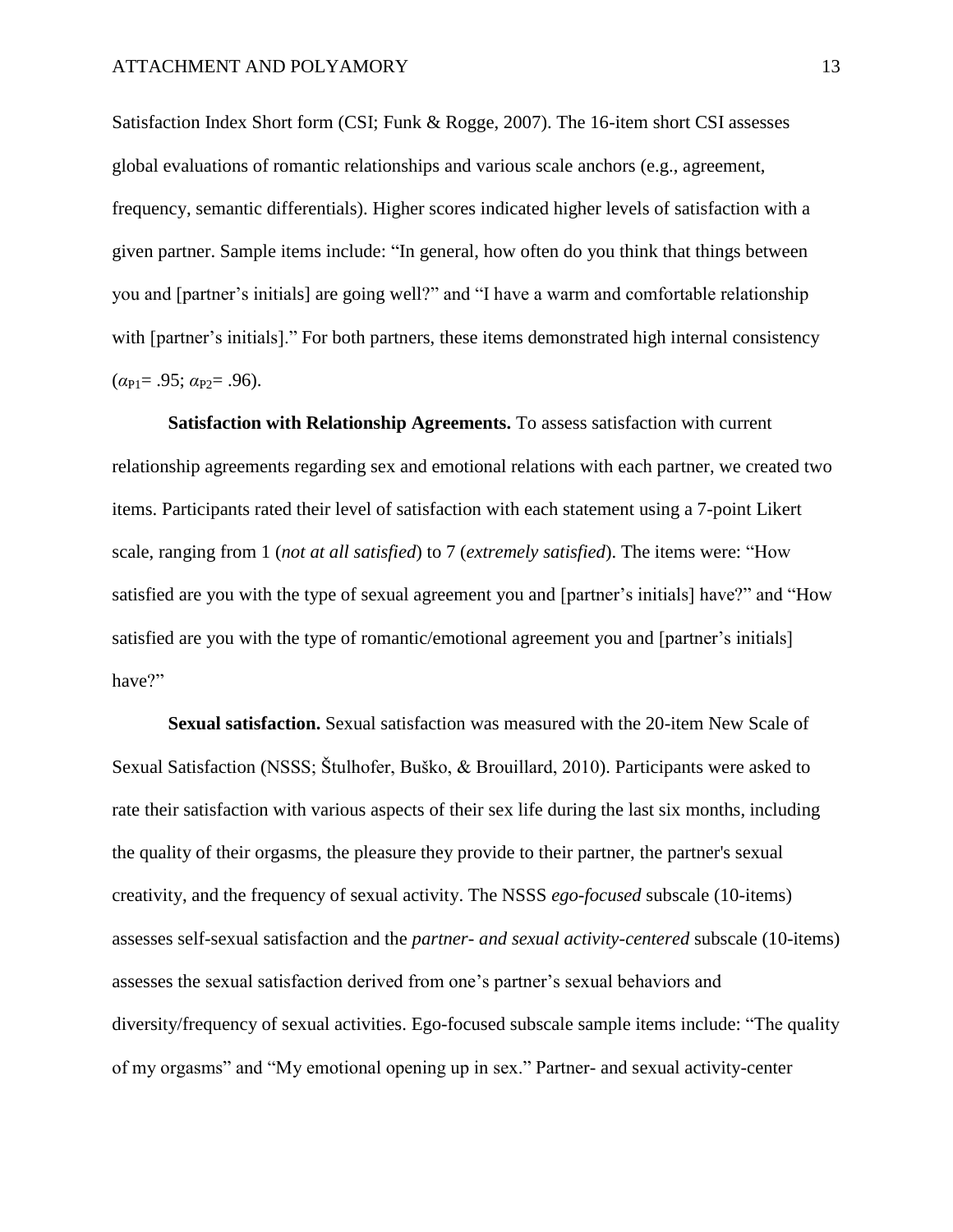subscale sample items include: "My partner's ability to orgasm" and "My partner's sexual creativity." For all items, participants responded with their level of satisfaction, using a 5-point scale, ranging from 1 (*not at all satisfied*) to 5 (*extremely satisfied*). Higher scores indicate greater sexual satisfaction. For both partners, the ego-focused subscale ( $\alpha_{PI} = .93$ ;  $\alpha_{PI} = .93$ ) and the partner- and sexual activity-centered subscale ( $\alpha_{PI}$ = .92;  $\alpha_{P2}$ = .90) had high internal consistency. Previous research has shown that the NSSS has demonstrated validity and reliability in non-clinical and different cultural samples (e.g., Štulhofer et al., 2010; Štulhofer et al., 2011). Given the strong correlation between the two subscales ( $r_{p1} = .74$  and  $r_{p2} = .70$ ), we combined the subscales into one index of sexual satisfaction for each partner<sup>1</sup>.

**Commitment.** To assess relationship commitment and partner's perceived relationship commitment, we created a two-item measure. The items were: "How committed are you to this relationship?" and "In your opinion, how committed is your partner to this relationship?" Participants rated their commitment using a 7-point Likert scale ranging from 1 (*not very committed*) to 7 (*very committed*). For both partners, the two items were strongly correlated  $(r_{p1})$  $=$  .70 and  $r_{p2} = .76$ ), so we combined both items to assess commitment.

#### **Preliminary Results**

#### **Descriptive and Correlational Analyses**

Descriptive statistics and correlations among the five relationship functioning variables and attachment can be found in Tables 1 and 2. In general, participants reported high levels relational functioning with both partners. Within the relationship with P1, avoidance and anxiety were negatively related to all measures of relational functioning; correlations ranged from -0.18 to -0.65, *p*s < .001. A similar pattern of results emerged with P2; correlations ranged from -0.17 to -0.70, *p*s < .001 (with the exception that anxiety was marginally related to sexual satisfaction,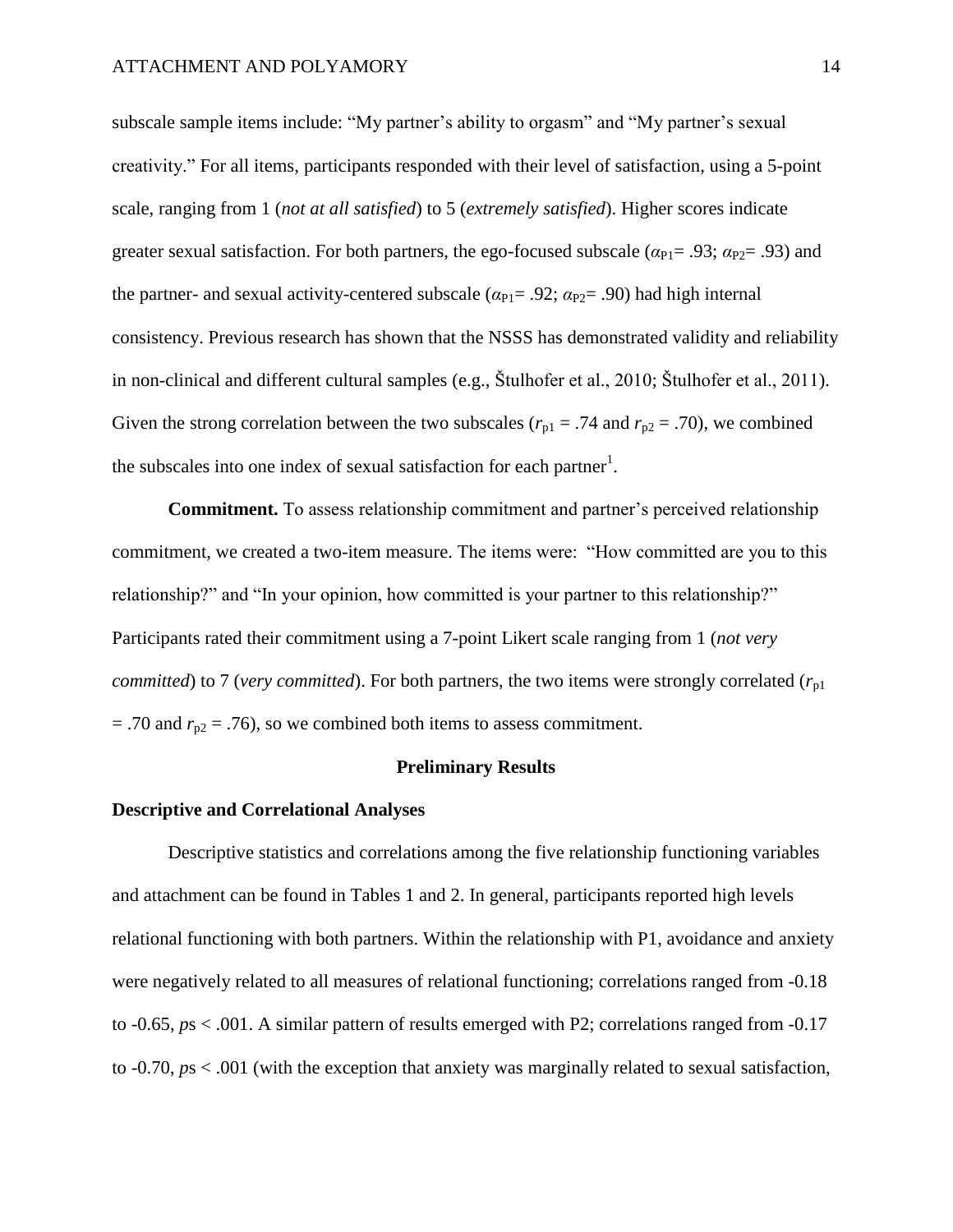$p = .07$ ). Across the two relationships, avoidance was generally not related to cross-partner relational outcomes (only 1 out of the 10 cross-partner correlations was significant). Similarly, anxiety was generally not related to cross-partner relational outcomes (there was no relationship between P1 anxiety and P2 relational outcomes; however, three out of the five correlations with P2 anxiety and P1 relational outcomes were significant).

We also conducted a series of paired-samples *t*-tests to examine differences in relationship functioning between both partners. Participants reported greater relationship satisfaction, satisfaction with sexual and emotional agreements, and commitment to their relationship with P1 compared to P2,  $t s(356) = 4.62 - 13.35$ ,  $dzs > .32$ ,  $ps < .001$ . However, participants reported more sexual satisfaction with P2 than P1,  $t(304) = -2.20$ ,  $dz = .18$ ,  $p = .03$  (a pattern of results consistent with recent research; see Balzarini et al., 2017).

#### **Main Results**

#### **Attachment Orientations across Partners**

**Do people in polyamorous relationships have similar attachment orientations with each of their partners?** To simultaneously consider how attachment is related across partners (e.g., avoidance with P1 and P2) while controlling for the influence of the other attachment dimension (e.g., anxiety with P1), we conducted partial correlations (see Table 2 for Pearson correlations for comparison). Avoidance with P1 was positively related to avoidance with P2, when controlling for anxiety with P1  $[r(354) = .14, p < 001]$  and controlling for anxiety with P2  $[r(354) = .16, p < 001]$ . Moreover, participants reported less avoidance with P1 than P2,  $t(357) =$  $-10.89$ ,  $dz = .75$ ,  $p < .001$ . A similar pattern of results emerged for anxiety, such that anxiety with P1 was positively related to anxiety with P2, when controlling for avoidance with P1 [*r*(354)  $= .32, p < 001$ ] and controlling for avoidance with P2 [ $r(354) = .30, p < 001$ ]. Participants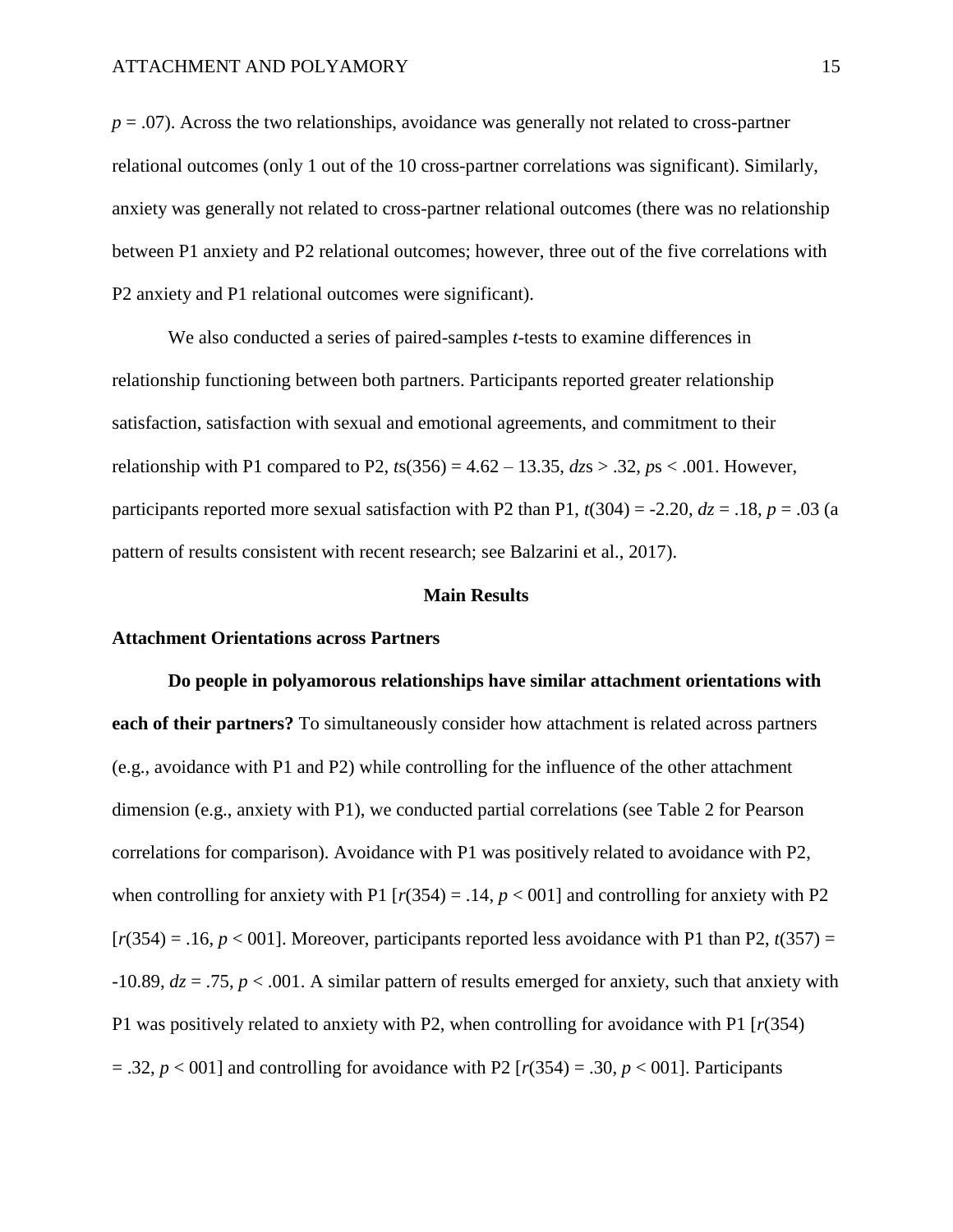reported less anxiety with P1 than P2,  $t(357) = -5.85$ ,  $dz = .37$ ,  $p < .001$ .

On average, participants reported low levels of avoidance and anxiety with both of their partners ( $M_{avoidancePI} = 1.72$ ,  $M_{avoidanceP2} = 2.49$ ,  $M_{anxie tVPI} = 2.61$ , and  $M_{anxie tVPI} = 3.05$ ); see Table 1. To contextualize these scores, we compared the present sample of polyamorous participants' means levels of avoidance and anxiety to established norms for the ECR-R (Fraley, 2019b; Fraley, Waller, & Brennan, 2000; a comparable measure to the ECR-S used in the present study). Specifically, in an online sample of more than 17,000 people who completed the ECR-R, average scores for avoidance were  $2.92$  (SD = 1.19) and anxiety were 3.56 (SD = 1.12; see Fraley, 2019b, for more details). Compared to established norms of avoidance, participants reported lower avoidance with both P1 and P2,  $t(356) = -25.17$ ,  $d = -1.33$ ,  $p < .001$  and  $t(356) = -1.33$ 7.05, *d* = -0.37, *p* < .001, respectively. Similarly, participants reported lower anxiety, relative to established norms for anxiety, with P1 and P2,  $t(356) = -17.15$ ,  $d = -0.91$ ,  $p < .001$  and  $t(356) = -17.15$ 7.11,  $d = -0.39$ ,  $p < .001$ , respectively.

Taken together, people engaged in polyamory appear to orient themselves similarly—and, securely—toward both of their romantic partners. Specifically, these results suggest that people engaged in polyamory exhibit relatively secure attachment in both of their concurrent relationships—levels lower than established norms for avoidance and anxiety. These findings also extend previous research examining global (rather than partner-specific) attachment (Moors et al., 2015). Moreover, people reported lower levels of avoidance and anxiety with P1 compared to P2. Though, average scores for both attachment bonds were significantly lower than established norms (large general sample of adults).

#### **Within- and Cross-Relationship Effects**

To examine the extent to which avoidance and anxiety affect quality within a given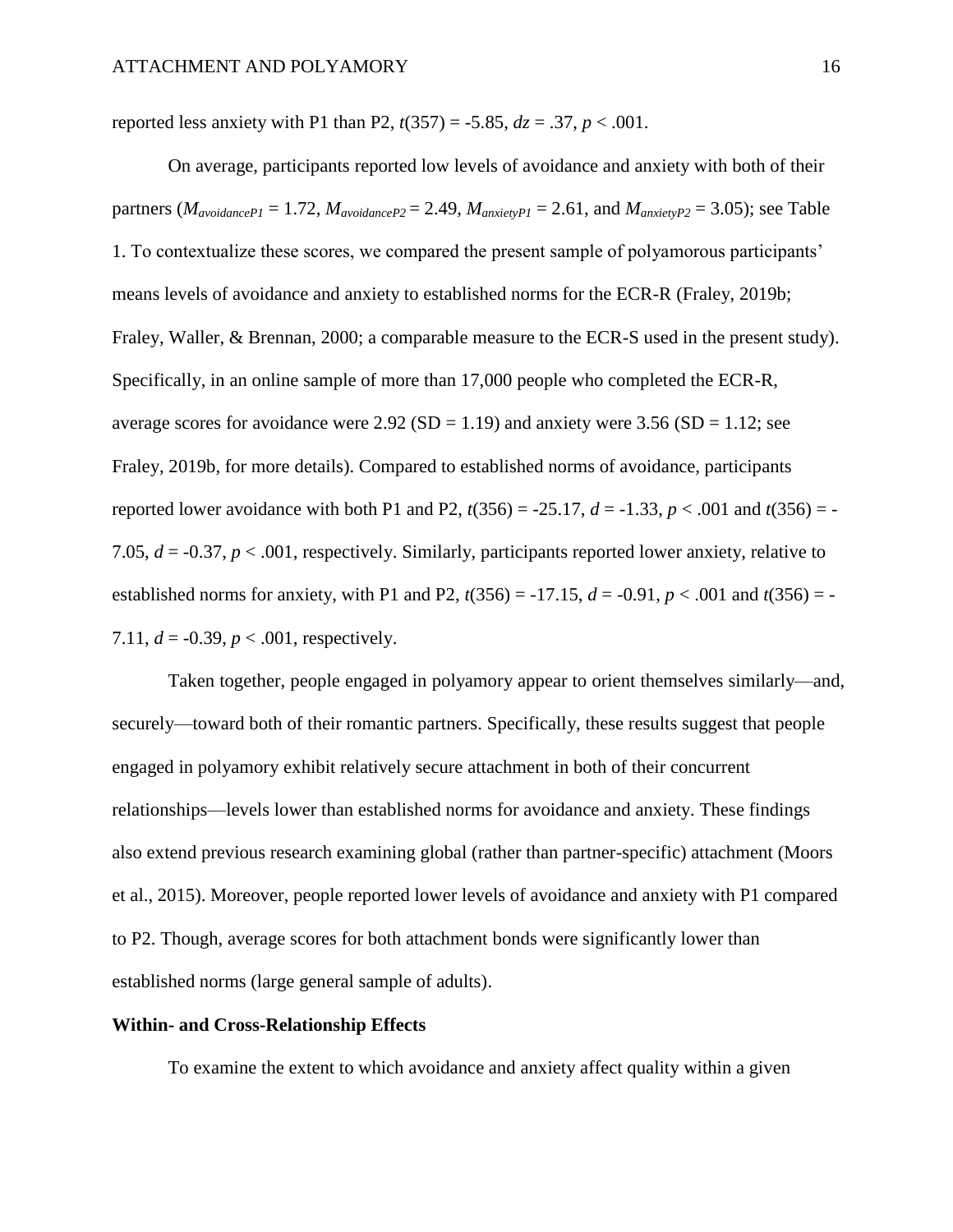relationship and across relationships, we conducted a series of parallel regression analyses, with the five measures of relationship functioning serving as dependent variables. In one analysis, outcomes for P1 are considered; in the second analysis, outcomes for P2 are considered. Given the number of analyses, we set the alpha at  $p < .005$  (Bonferroni correction for ten regression analyses). Each regression model had two steps. On the first step, avoidance and anxiety (with the partner that matched the outcome) were entered as predictors of an outcome; on the second step, avoidance and anxiety (with the other partner) were entered as predictors of an outcome. We examined relationship length for both partners as a control variable. However, there was not a consistent pattern of significance for length of relationship for both partners across the measures of relational functioning (in the majority of cases, relationship length was not significantly related to the outcomes). Additionally, the pattern of results did not change when relationship length was removed from the analyses. Thus, lengths of both relationships were not included in subsequent analyses.

**Does the attachment relationship with a given partner affect relationship quality in that relationship?** Our hypotheses were largely supported; across all five measures of relational functioning, avoidance with a given partner was negatively associated with relational functioning with that partner; see Tables 3 and 4. Specifically, highly avoidant individuals with P1 had lower levels of relationship satisfaction, sexual satisfaction, satisfaction with the type of romantic and emotional agreements, and commitment with P1. Similarly, results showed that highly avoidant individuals with P2 had lower levels of relational functioning (across all measures) with P2. Moreover, highly anxious individuals with P1 had lower levels of relationship satisfaction and satisfaction with the type of romantic and emotional agreements with P1. Results of the parallel analyses also show that anxiety with P2 was negatively associated with these three measures of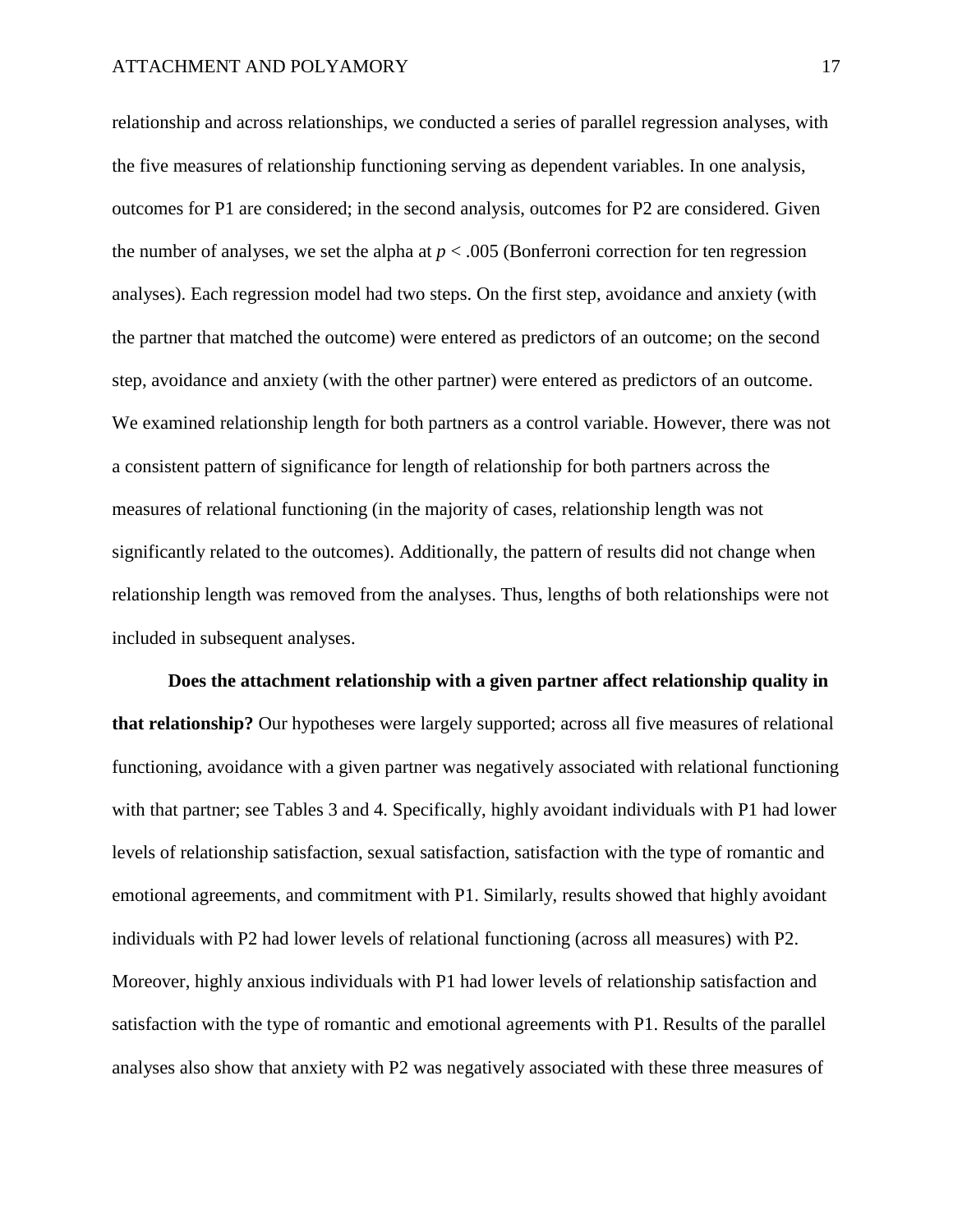relationship functioning with P2. Anxiety with a given partner (i.e., P1 or P2) was not related to sexual satisfaction with that partner. Avoidance and anxiety with P1 was negatively related to commitment with P1. However, parallel regression analyses show anxiety with P2 was unrelated to commitment to P2, but avoidance with P2 was negatively related to commitment to P2.

**Does the attachment relationship with a given partner affect relationship quality in another concurrent romantic relationship?** As expected, for all five measures of relational functioning, avoidance and anxiety associated with one partner did not have cross-partner effects; see Tables 3 and 4. Specifically, avoidance and anxiety with P2 was unrelated to relational functioning with P1; parallel analyses also show that avoidance and anxiety with P1 was not related to relational functioning with P2. Thus, the attachment relationship with one partner does not affect relationship satisfaction, sexual satisfaction, satisfaction with the type of sexual and emotional agreements, or commitment with another partner.

#### **Discussion**

In the present study, we examined how attachment bonds among people with two concurrent romantic relationships are linked with relationship and sexual satisfaction, satisfaction with relationship agreements, and commitment. Specifically, we expanded the bounds of attachment theory in three novel ways by examining how attachment orientations were linked across partners as well as how attachment bonds affect relationship functioning *within* a specific relationship and *across* concurrent polyamorous relationships. First, we found that people engaged in polyamory tended to have similar orientations (both low in avoidance and anxiety) toward each of their two partners. In fact, the mean levels scores of avoidance and anxiety for both partners were lower than established norms for avoidance and anxiety (see Fraley, 2019b). Moreover, people in polyamorous relationships' attachment bonds were more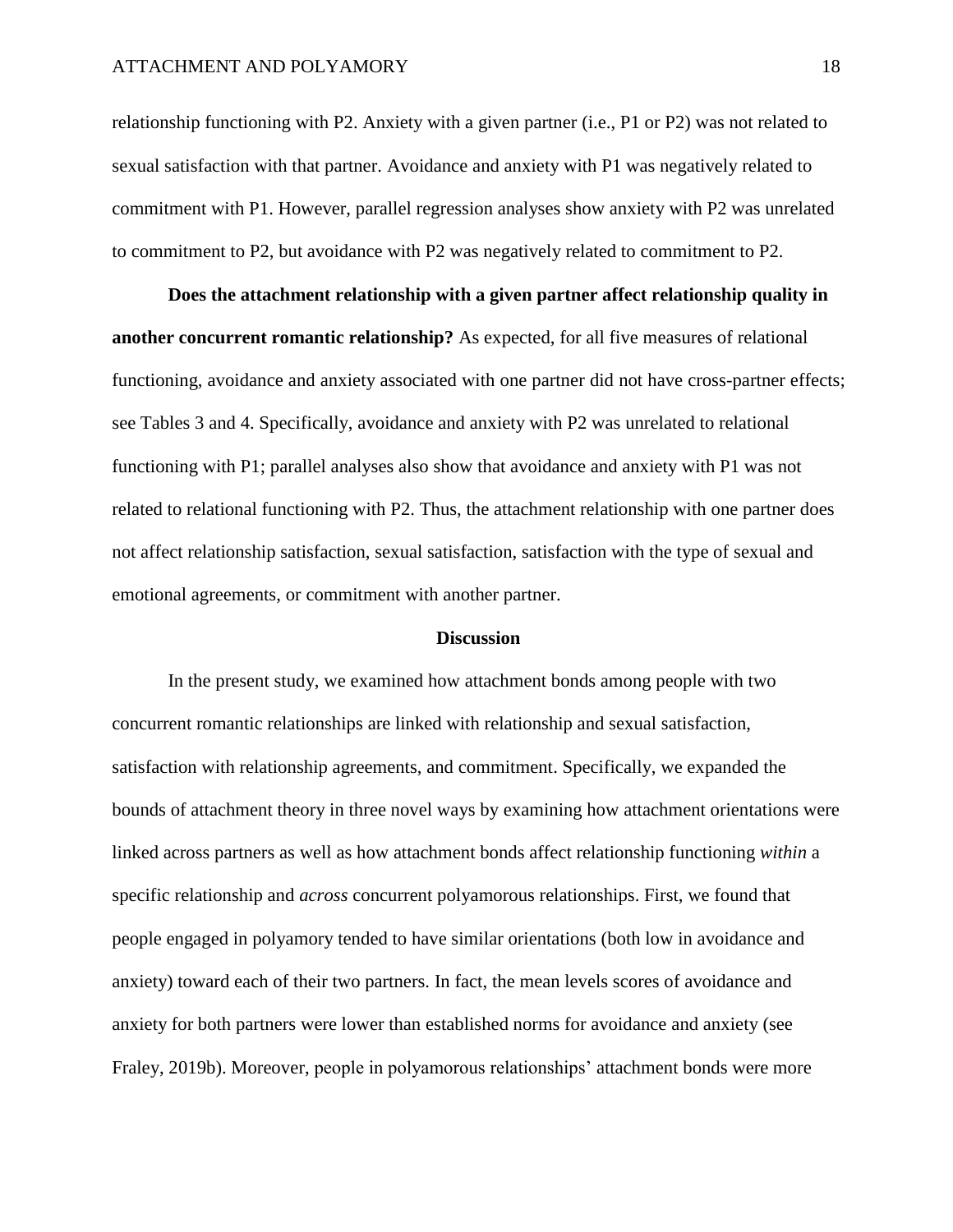secure with partner 1 (the partner they designated as "partner 1") than their secondary partner (although, both relationships would be considered secure). In general, people indicated that they were in a relationship with partner 1 for a greater period of time than partner 2. Thus, it is not particularly surprising that people indicated greater attachment security with partner 1 (relative to partner 2), as attachment bonds tend to become more secure over time in a relationship (Davila, Karney, & Bradbury, 1999). Taken together, these results provide some support for the notion that an individual's orientation towards partners, in general, captures the "gist" of how people similarly approach relationships (Brumbaugh & Fraley, 2007; Fraley, 2007) as opposed to a relationship-specific framework of attachment (Fraley et al., 2011; La Guardia et al., 2000).

Second, and as predicted, we found that relationship-specific attachment orientations predicted relationship-specific relationship outcomes. That is, higher levels of anxiety and avoidance were generally associated with lower relationship satisfaction, sexual satisfaction, commitment, and satisfaction with relational arrangements. These findings replicate and extend a large body of research on monogamous relationships (see Cassidy, 2000; Edelstein & Shaver, 2004, for reviews) to the context of people with multiple concurrent romantic and sexual relationships. Finally, supporting our primary hypothesis, relationship-specific attachment orientations were unrelated to cross-relational outcomes—anxiety and avoidance with one partner was unrelated to relational outcomes in another concurrent relationship. Although people engaged in polyamory are stereotyped as having insecure and low quality relationships with motives to compensate for unmet needs (Burris, 2014; Conley et al., 2013), our results show that the attachment bond (which was generally secure) in one relationship did not influence relationship functioning with other partners. Thus, people engaged in polyamory treat their relationships as distinct and independent from one another, findings consistent with recent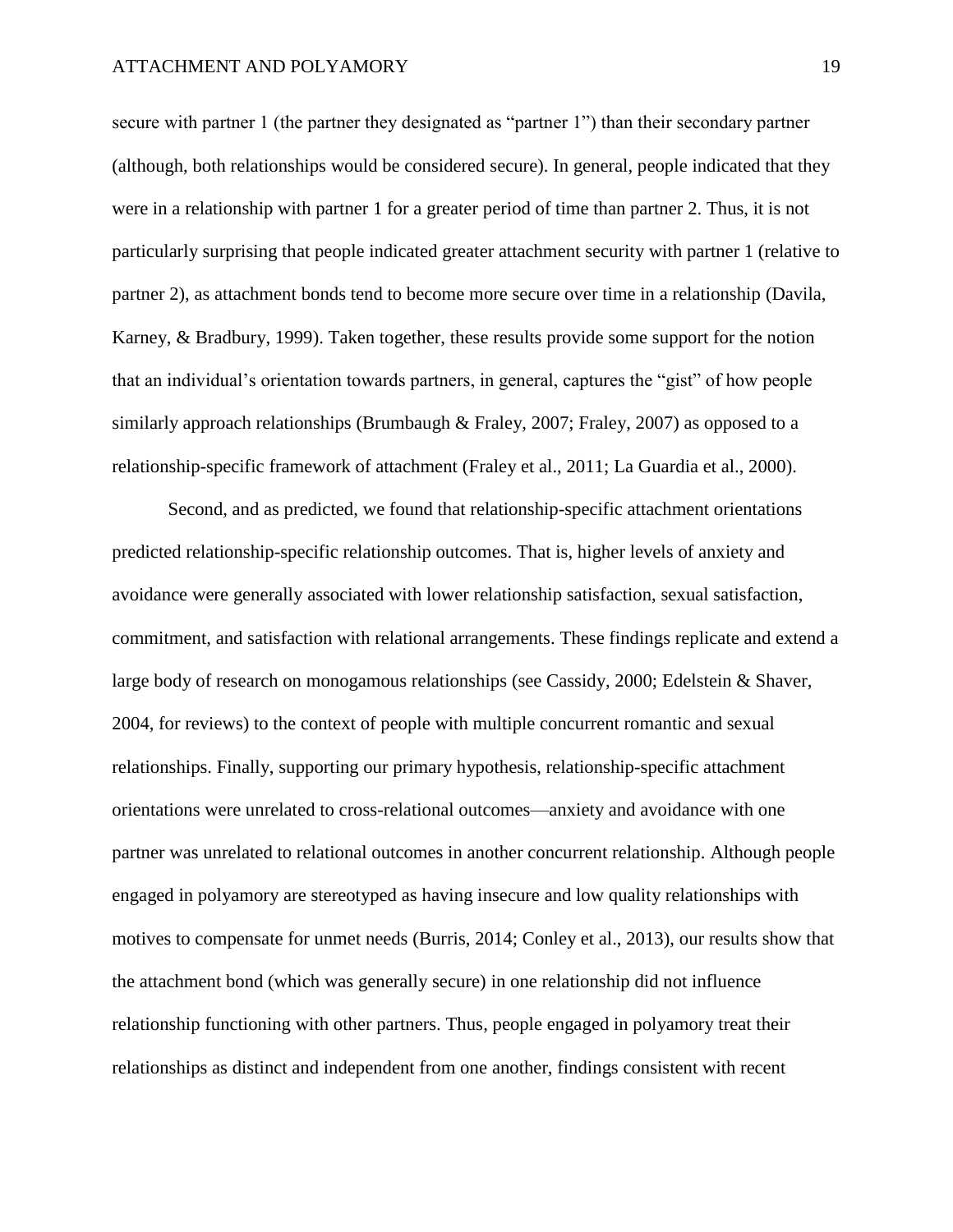research that has not found support for additive, contrast, or compensatory models of relationship functioning among people with multiple concurrent partners (Mitchell et al., 2014; Muise et al., 2017).

The results of the present study provide insight for researchers interested in new directions related to attachment and consensual non-monogamy. For instance, these results provide some clarity to the ongoing debate about whether the development of a new attachment relationship weakens other relationships (see Fraley, 2019a, for an overview). In the case of polyamory, it appears that people can simultaneously be securely attachment to (at least) two romantic partners without influencing relationship quality across partners. Further, understanding how partners may be similar or how consensually non-monogamous change over time are fruitful avenues to better understand within and cross-relationship functioning among people engaged in consensual non-monogamy (see Chopik & Kitayama, 2018; Eastwick, Harden, Shukusky, Morgan, & Joel, 2017; Fraley, 2019a, for guidance). As such, we encourage researchers to consider changes in attachment and interest/engagement in consensually nonmonogamous relationships over-time, as a main limitation of the present study is the crosssectional design.

Moreover, research that could address how engagement in consensual non-monogamy may change an individual's attachment orientation would provide important insight into the malleability of the attachment system (see Arriaga, Kumashiro, Simpson, & Overall, 2018, for a new model aimed at understanding how security may be enhanced). In a similar vein, Fraley (2019a) recently theorized that motivations to engage in consensual non-monogamy may be an important key to understanding the connection between attachment security and consensual nonmonogamy (as found in Moors et al., 2015 and the present study). For example, some people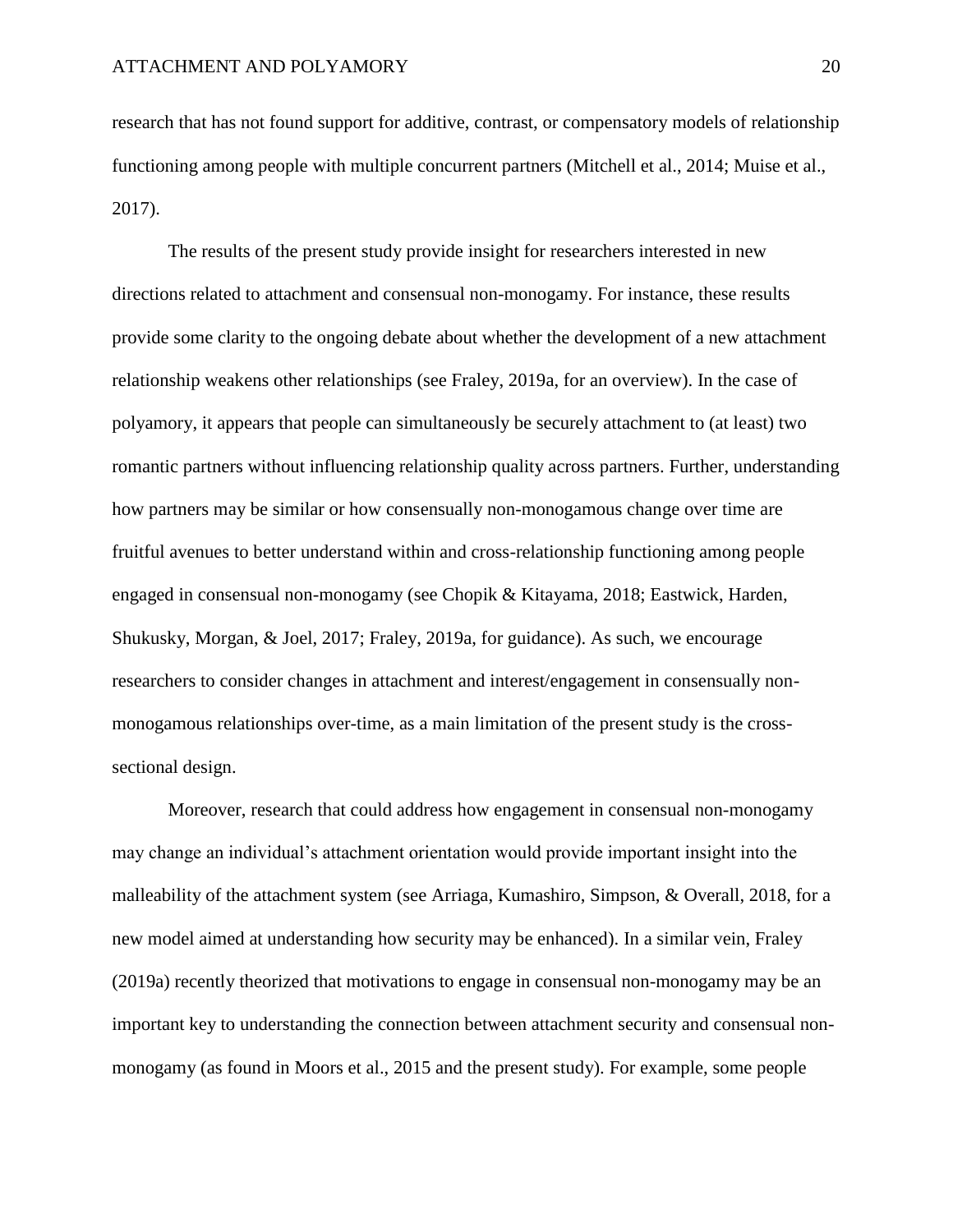may seek out consensual non-monogamy because they want to dilute emotional closeness across multiple partners (avoidant individuals). However, other people may seek these relationship out because they want to embrace emotional and/or physical connections with multiple people (Moors, Matsick, & Schechinger, 2017). According to Fraley (2019a) integrating similar scientific pursuits to understand attachment and motivations for sex (e.g., Birnbaum & Reis, 2019) with engagement in consensual non-monogamy could be another promising avenue of inquiry.

In terms of the present study's recruitment strategy and design, we encourage future researchers to consider and, hopefully, address some limitations. Similar to other research on marginalized and/or hard-to-reach populations, we specifically targeted people via online communities focused on the topic (i.e., groups focused on consensual non-monogamy). As such, people engaged in such communities may have a well-integrated or positive sense of identity (as compared to people who are closeted or not involved in such community dialogue). Future researchers could consider broader recruitment strategies (albeit, labor intensive), such as recruiting people currently in a relationship and subsequently focusing only on those who are currently engaged in consensual non-monogamy. We also encourage researchers to examine how all members of a given consensually non-monogamous relationship view their relationships (e.g., satisfaction with given partners, metamour or friendship relationships). This approach would gain insight on actor-partner and/or network effects of attachment and relationship dynamics.

Taking an applied lens, the present study dovetails the recommendations by Schechinger and colleagues (2018), to examine relationship processes among people engaged in consensually non-monogamous relationships. As one applied example, Schechinger and colleagues found that a substantial number of therapists engaged in harmful practices with consensually non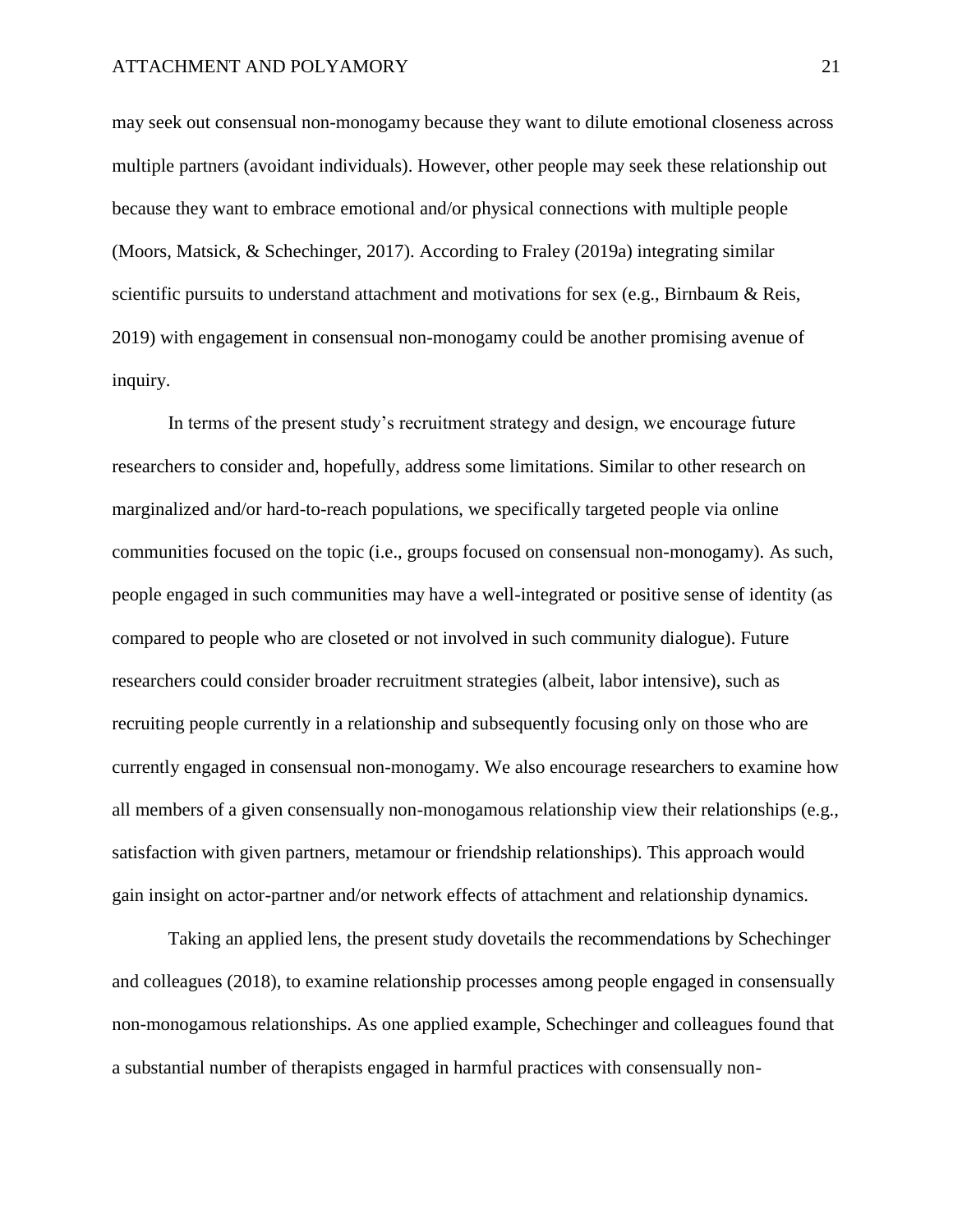monogamous clients, including lacking basic knowledge about non-monogamy and pushing clients to renounce their non-monogamous relationship. Thus, the results of the present study and similar future endeavors that consider nuances of relationship functioning in consensually non-monogamous relationships—can be used in future trainings on diverse relationships for mental health care practitioners.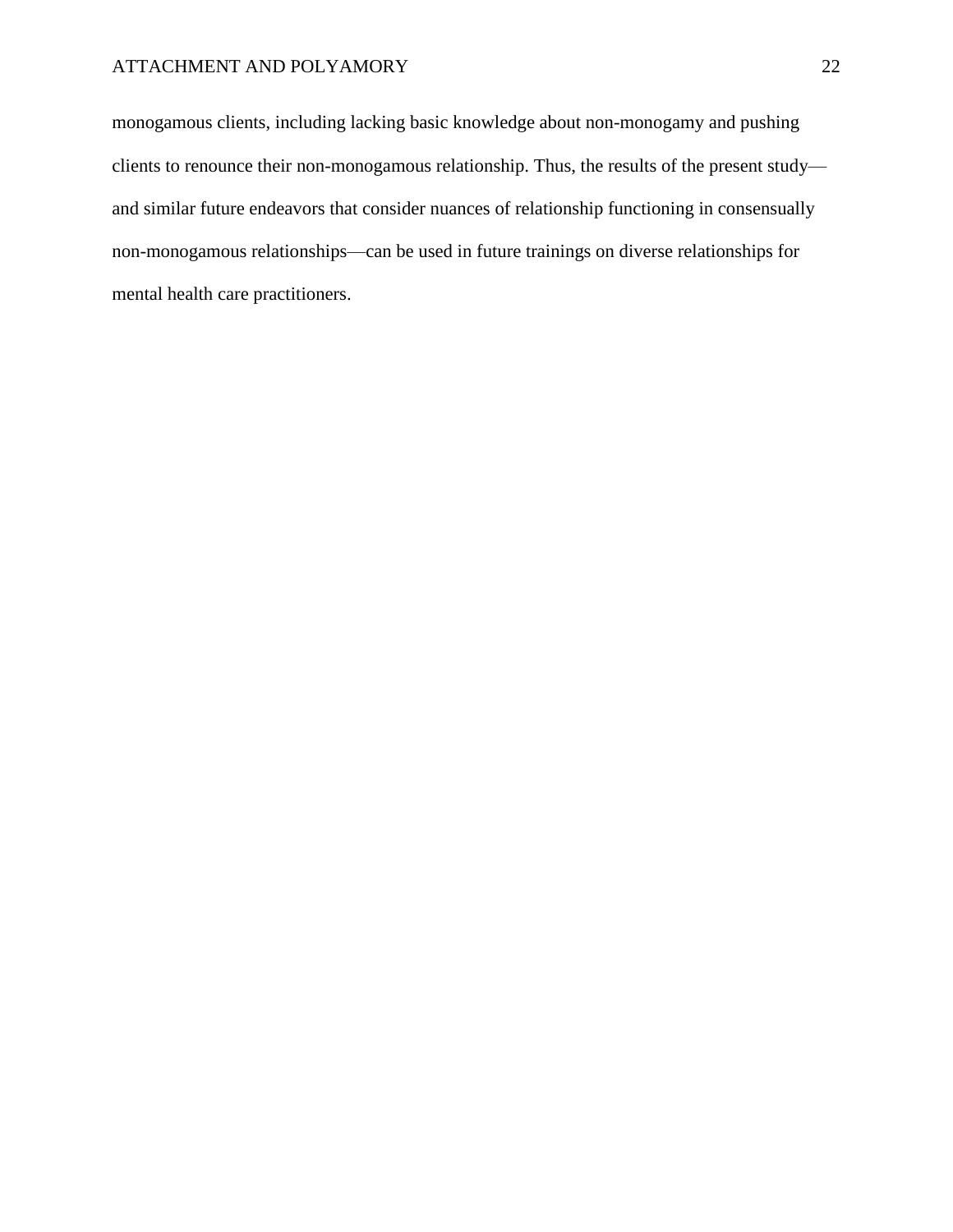## Table 1

*Means and Standard Deviations for Measures of Attachment and Relationship Quality*

|                                         |       | Partner 1 (P1) | Partner 2 (P2) |       |  |  |  |  |
|-----------------------------------------|-------|----------------|----------------|-------|--|--|--|--|
| <b>Measures</b>                         | Mean  | <i>SD</i>      | Mean           | SD    |  |  |  |  |
| Avoidance                               | 1.72  | 0.90           | 2.49           | 1.15  |  |  |  |  |
| Anxiety                                 | 2.61  | 1.04           | 3.05           | 1.35  |  |  |  |  |
| <b>Relationship Satisfaction</b>        | 95.15 | 14.26          | 85.00          | 17.39 |  |  |  |  |
| <b>Sexual Satisfaction</b>              | 3.80  | 0.88           | 3.93           | 0.82  |  |  |  |  |
| <b>Satisfaction Sexual Agreement</b>    | 6.05  | 1.33           | 5.59           | 1.52  |  |  |  |  |
| <b>Satisfaction Emotional Agreement</b> | 6.25  | 1.06           | 5.51           | 1.50  |  |  |  |  |
| Commitment                              | 6.55  | 0.86           | 5.37           | 1.49  |  |  |  |  |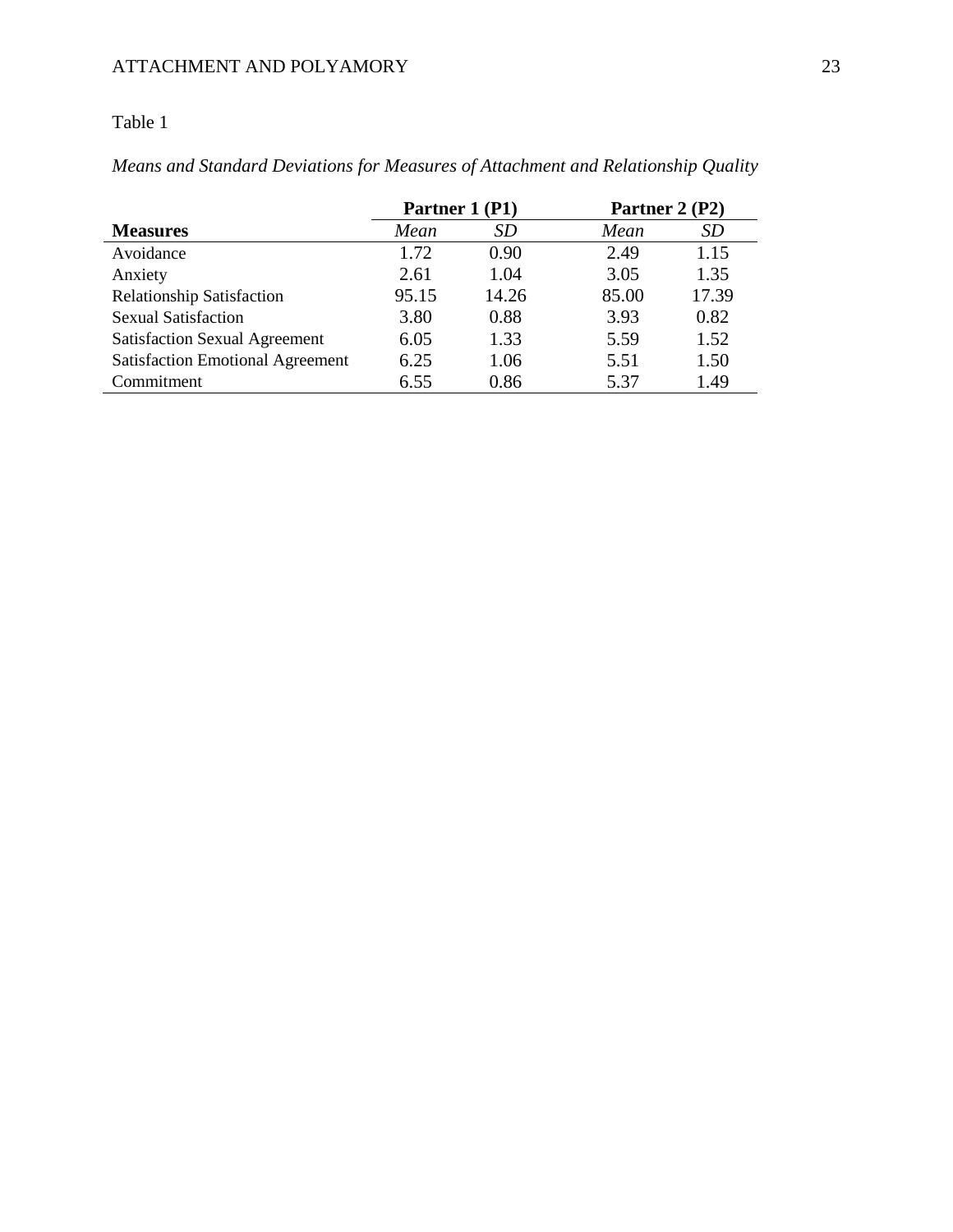## Table 2

*Correlations among Partner 1 and Partner 2 Attachment Orientations and Relational Functioning Variables*

|                                         |                          | $\overline{2}$ | 3                  | 4                   | 5                  | 6                   | 7                        | 8                                                   | 9         | 10              | 11       | 12       | 13       | 14 |
|-----------------------------------------|--------------------------|----------------|--------------------|---------------------|--------------------|---------------------|--------------------------|-----------------------------------------------------|-----------|-----------------|----------|----------|----------|----|
| 1. Avoidance P1                         | $\overline{\phantom{m}}$ |                |                    |                     |                    |                     |                          |                                                     |           |                 |          |          |          |    |
| 2. Anxiety P1                           | $.18***$                 |                |                    |                     |                    |                     |                          |                                                     |           |                 |          |          |          |    |
| 3. Relationship Satisfaction P1         | $-.65***$                | $-.25***$      |                    |                     |                    |                     |                          |                                                     |           |                 |          |          |          |    |
| 4. Sexual Satisfaction P1               | $-.25***$                | $-.18$ ***     | $.51***$           |                     |                    |                     |                          |                                                     |           |                 |          |          |          |    |
| 5. Satisfaction Sexual Agreement P1     | $-.24$                   | $-.23***$      | $.52***$           | $.51***$            |                    |                     |                          |                                                     |           |                 |          |          |          |    |
| 6. Satisfaction Emotional Agreement P1  | $-.57***$                | $-.26***$      | $.72***$           | $.33***$            | $.50***$           |                     |                          |                                                     |           |                 |          |          |          |    |
| 7. Commitment P1                        | $-.57***$                | $-.25***$      | $.61***$           | $.12*$              | $.24***$           | $.49***$            | $\overline{\phantom{m}}$ |                                                     |           |                 |          |          |          |    |
| 8. Avoidance P2                         | $.16***$                 | $.12*$         | $-.15***$          | $-.07$              | $-.03$             | $-.10$              | $-.04$                   | $\hspace{0.05cm} -\hspace{0.05cm} -\hspace{0.05cm}$ |           |                 |          |          |          |    |
| 9. Anxiety P2                           | .01                      | $.31***$       | $-.08$             | $-.14$ <sup>*</sup> | $-.15***$          | $-.13$ <sup>*</sup> | $-.05$                   | $-.22$ **                                           |           |                 |          |          |          |    |
| 10. Relationship Satisfaction P2        | $-.07$                   | $-0.08$        | $.19***$           | $.11$ <sup>*</sup>  | .10                | $.14***$            | .03                      | $-.70***$                                           | $-35***$  |                 |          |          |          |    |
| 11. Sexual Satisfaction P2              | $-.10$                   | $-.05$         | .09                | .08                 | .05                | $.15***$            | .02                      | $-.32***$                                           | $-.10$    | $.56^{\degree}$ |          |          |          |    |
| 12. Satisfaction Sexual Agreement P2    | $-.05$                   | $-.03$         | $.11$ <sup>*</sup> | $-.02$              | $.13*$             | $.20***$            | .02                      | $-.29***$                                           | $-.22***$ | $.58***$        | $.57***$ | $-$      |          |    |
| 13. Satisfaction Emotional Agreement P2 | .004                     | $-.05$         | $.11$ <sup>*</sup> | .05                 | $.11$ <sup>*</sup> | .10                 | .004                     | $-.51$ ***                                          | $-.39***$ | $.72***$        | $.38***$ | $.55***$ |          |    |
| 14. Commitment P2                       | $-.08$                   | $-.09$         | $.14***$           | $-.02$              | .03                | .07                 | .07                      | $-.64***$                                           | $-.17***$ | $.69***$        | $.30***$ | $.31***$ | $.55***$ |    |

*Note.*  $^* p < .05.$   $^* p < .01.$   $^* p < .001.$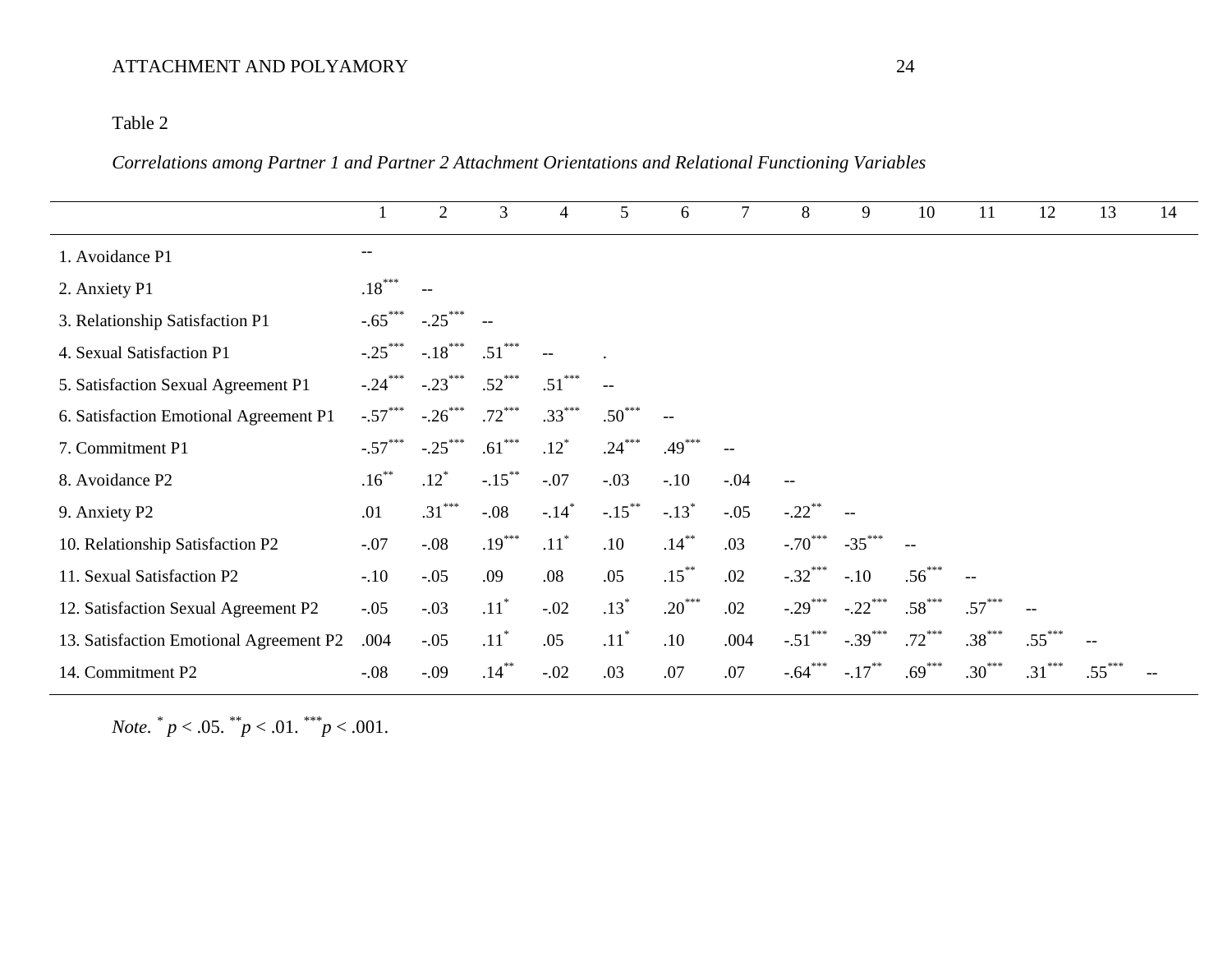## Table 3

*Multiple Regression Analyses of Relational Quality and Agreement Outcomes for Partner 1 Predicted by Avoidance and Anxiety for Partner 1 and 2*

|         |           |        |                                     | P1 Sexual Satisfaction <sup>b</sup>       |                      |        |             |        |           |         |            |                                                                                                                   |                 |        |                        | P1 Commitment <sup>e</sup>                                                                                                                      |           |                          |                         |  |
|---------|-----------|--------|-------------------------------------|-------------------------------------------|----------------------|--------|-------------|--------|-----------|---------|------------|-------------------------------------------------------------------------------------------------------------------|-----------------|--------|------------------------|-------------------------------------------------------------------------------------------------------------------------------------------------|-----------|--------------------------|-------------------------|--|
| b       | <b>SE</b> | ß      |                                     | $\mathbf b$                               | <b>SE</b>            | β      |             | b      | <b>SE</b> | $\beta$ |            | $\mathbf b$                                                                                                       | <b>SE</b>       | β      |                        | $\mathbf b$                                                                                                                                     | <b>SE</b> | β                        |                         |  |
| $-1.79$ |           |        | $-3.23***$                          | $-.11$                                    | .05                  | $-.13$ | $-2.44$     | $-.24$ | .07       |         |            | $-.16$                                                                                                            |                 |        |                        | $-.12$                                                                                                                                          | .04       |                          | $-3.27$                 |  |
| $-9.88$ | .64       | $-.63$ | $-15.42***$                         | $-.22$                                    | .05                  | $-.23$ | $-4.21$ *** | $-.29$ |           |         |            | $-.63$                                                                                                            | .05             |        |                        | $-.52$                                                                                                                                          | .04       | $-.54$                   | $-12.44$ <sup>***</sup> |  |
|         |           |        |                                     |                                           |                      |        |             |        |           |         |            |                                                                                                                   |                 |        |                        |                                                                                                                                                 |           |                          |                         |  |
|         |           |        | $-2.75***$                          | $-.08$                                    | .05                  | $-.10$ | $-1.72$     | $-.20$ |           |         |            | $-.13$                                                                                                            | .05             |        |                        | $-12$                                                                                                                                           | .04       | $-.14$                   | $-3.10$ <sup>**</sup>   |  |
| $-9.85$ | .65       | $-.62$ | $-15.15***$                         | $-.23$                                    | .05                  | $-.23$ | $-4.24***$  | $-.31$ | .08       |         | $-4.05***$ | $-.64$                                                                                                            | .05             | $-.55$ | $-12.34$ <sup>**</sup> | $-.53$                                                                                                                                          | .04       | $-.56$                   | $-12.53$                |  |
| $-.34$  | .45       | $-.03$ | $-.75$                              | $-.07$                                    | .04                  | $-.11$ | $-1.85$     | $-.11$ | .05       |         | $-2.00$    | $-.07$                                                                                                            | .04             | $-.09$ | $-1.84$                | $-.01$                                                                                                                                          | .03       | $-.02$                   | $-.46$                  |  |
| $-.37$  | .52       | $-.03$ | $-.71$                              | .00                                       | .04                  | .00.   | $-.01$      | .05    | .06       | .04     | .83        | .02                                                                                                               | .04             | .02    | .47                    | .05                                                                                                                                             | .03       | .07                      | 1.57                    |  |
|         |           |        | .55<br>$-.13$<br>$-1.61$ .59 $-.12$ | P1 Relationship Satisfaction <sup>a</sup> | $\sim$ $\sim$ $\sim$ |        |             |        |           | .07     | .08        | P1 Satisfaction with<br>Sexual Agreement <sup>c</sup><br>$-.19 -3.68$ ***<br>$-.20 -3.86$ ***<br>$-.21$<br>$-.11$ | $-.16 -2.93***$ | .05    |                        | P1 Satisfaction with<br>Emotional Agreement <sup>d</sup><br>$-.16 -3.55$ ***<br>$-.54 -12.30$ ***<br>$-2.82$ ***<br>$-.13$<br>المعاملين المتمام |           | $\overline{\phantom{a}}$ | $-.14$                  |  |

Overall model:  ${}^{a}F(4, 352) = 69.33, p < .001.$   ${}^{b}F(4, 326) = 8.12, p < .001.$   ${}^{c}F(4, 352) = 9.86, p < .001.$   ${}^{d}F(4, 352) = 47.76, p < .001.$  $e^{e} F(4, 352) = 47.49, p < .001.$ 

*Note*. Bonferroni correction for tabled analyses  $\frac{***}{p}$   $> 0.005$ .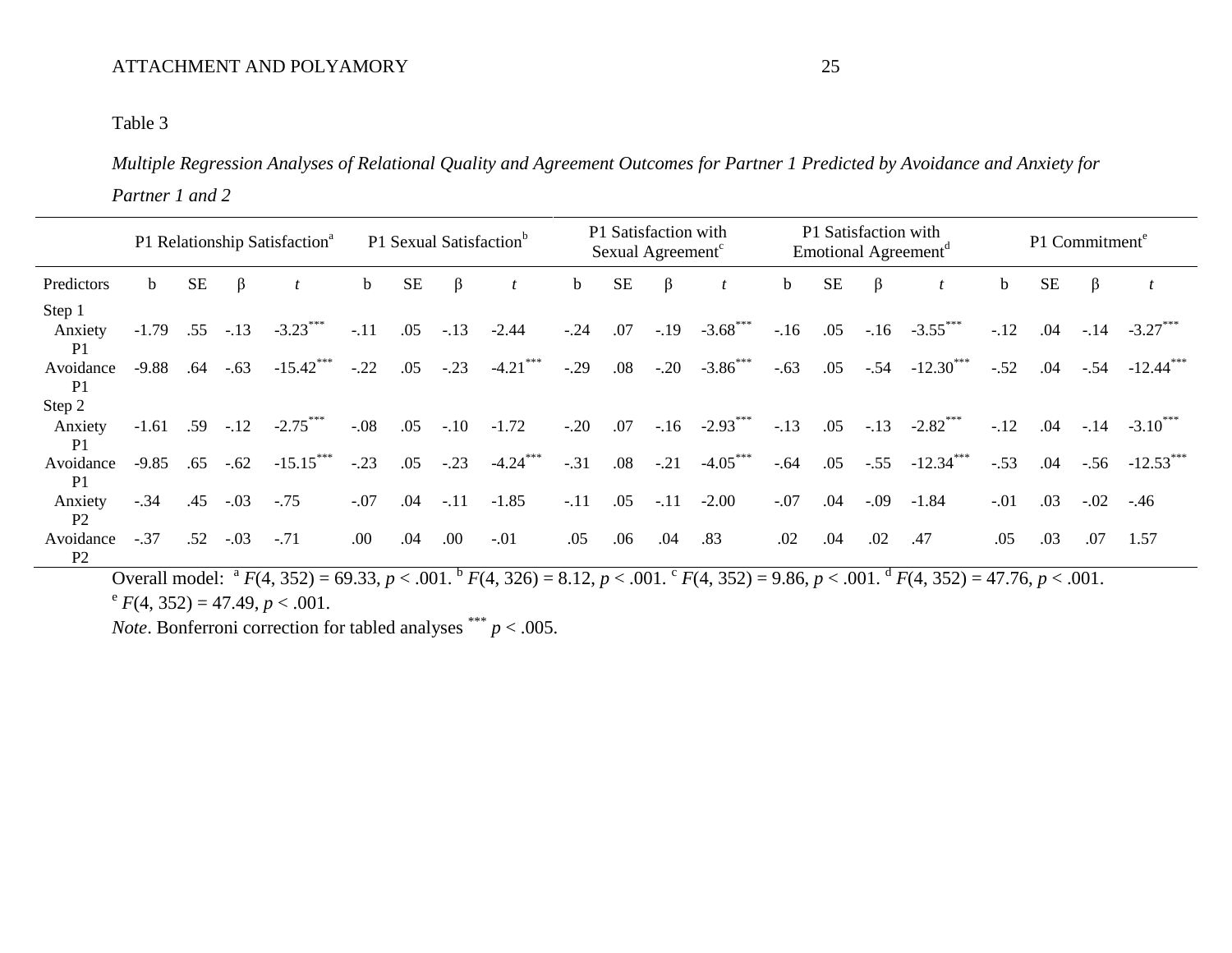## Table 4

*Multiple Regression Analyses of Relational Quality and Agreement Outcomes for Partner 2 Predicted by Avoidance and Anxiety for Partner 1 and 2*

|                                     |             |           |        | P2 Relationship Satisfaction <sup>a</sup> | P <sub>2</sub> Sexual Satisfaction <sup>b</sup> |           |         |             |        |           | P2 Satisfaction with<br>Sexual Agreement <sup>c</sup> |                   |             | P2 Satisfaction with<br>Emotional Agreement <sup>d</sup> | P <sub>2</sub> Commitment <sup>e</sup> |                        |        |           |         |             |
|-------------------------------------|-------------|-----------|--------|-------------------------------------------|-------------------------------------------------|-----------|---------|-------------|--------|-----------|-------------------------------------------------------|-------------------|-------------|----------------------------------------------------------|----------------------------------------|------------------------|--------|-----------|---------|-------------|
| Predictors                          | $\mathbf b$ | <b>SE</b> | β      |                                           | $\mathbf b$                                     | <b>SE</b> | β       |             | b      | <b>SE</b> | $\beta$                                               |                   | $\mathbf b$ | SE                                                       | $\beta$                                |                        | b      | <b>SE</b> | $\beta$ |             |
| Step 1<br>Anxiety<br>P <sub>2</sub> | $-2.70$     | .48       | $-.21$ | $-5.57***$                                | $-.02$                                          | .03       | $-.03$  | $-.63$      | $-18$  | .06       |                                                       | $-.16 -3.16$      | $-.33$      | .05                                                      | $-.29$                                 | $-6.59***$             | $-.03$ | .05       | $-.03$  | $-.72$      |
| Avoidance<br>P <sub>2</sub>         | $-9.86$     | .57       | $-.65$ | $-17.29***$                               | $-.23$                                          | .04       | $-.32$  | $-5.89$ *** | $-.34$ | .07       |                                                       | $-.26 -5.02$ ***  | $-.57$      | .06                                                      | $-.44$                                 | $-9.90***$             | $-.82$ | .06       | $-.63$  | $-15.01***$ |
| Step 2                              |             |           |        |                                           |                                                 |           |         |             |        |           |                                                       |                   |             |                                                          |                                        |                        |        |           |         |             |
| Anxiety<br>P <sub>2</sub>           | $-2.93$     | .51       | $-.23$ | $-5.77***$                                | $-.02$                                          | .03       | $-.04$  | $-.67$      | $-.21$ | .06       |                                                       | $-.18 - .3.37***$ | $-.35$      | .05                                                      | $-.32$                                 | $-6.87***$             | $-.03$ | .05       | $-.03$  |             |
| Avoidance<br>P <sub>2</sub>         | $-9.97$     | .58       | $-.66$ | $-17.29$ ***                              | $-.22$                                          | .04       | $-.31$  | $-5.66$ *** | $-.34$ | .07       | $-.26$                                                | $-4.94***$        | $-.59$      | .06                                                      | $-.45$                                 | $-10.16$ <sup>**</sup> | $-.83$ | .06       | $-.63$  | $-14.84$    |
| Anxiety<br>P <sub>1</sub>           | 1.02        | .65       | .06    | 1.57                                      | .01                                             | .04       | .01     | .18         | .09    | .08       | .03                                                   | 1.18              | .13         | .07                                                      | .09                                    | 1.96                   | $-.01$ | .06       | $-.01$  | $-.05$      |
| Avoidance<br>P <sub>1</sub>         | .46         | .73       | .02    | .63                                       | $-.05$                                          | .05       | $-0.06$ | $-1.05$     | $-.04$ | .09       | $-.02-.45$                                            |                   | $.10\,$     | .07                                                      | .06                                    | 1.35                   | .02    | .07       | $.01\,$ | .34         |

Overall model:  ${}^{a}F(4, 352) = 99.37$ ,  $p < .001$ .  ${}^{b}F(4, 322) = 5.93$ ,  $p < .001$ .  ${}^{c}F(4, 352) = 11.45$ ,  $p < .001$ .  ${}^{d}F(4, 352) = 47.23$ ,  $p < .001$ .  $e^{e} F(4, 352) = 60.41, p < .001.$ 

*Note*. Bonferroni correction for tabled analyses  $\frac{***}{p}$   $> .005$ .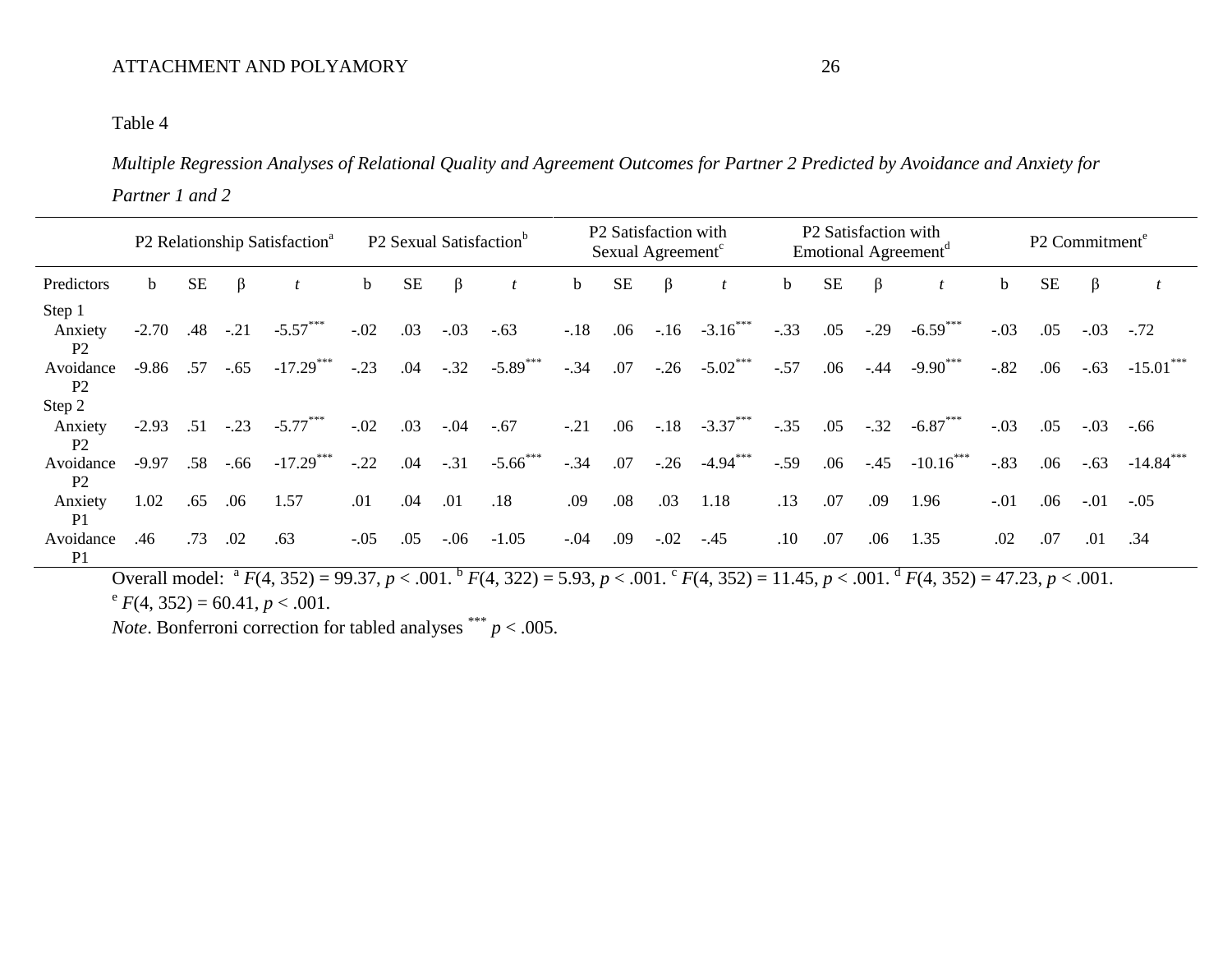## **Footnotes**

1. A similar pattern of results emerged when the two subscales (self and partner sexual satisfaction) were analyzed as separate outcomes.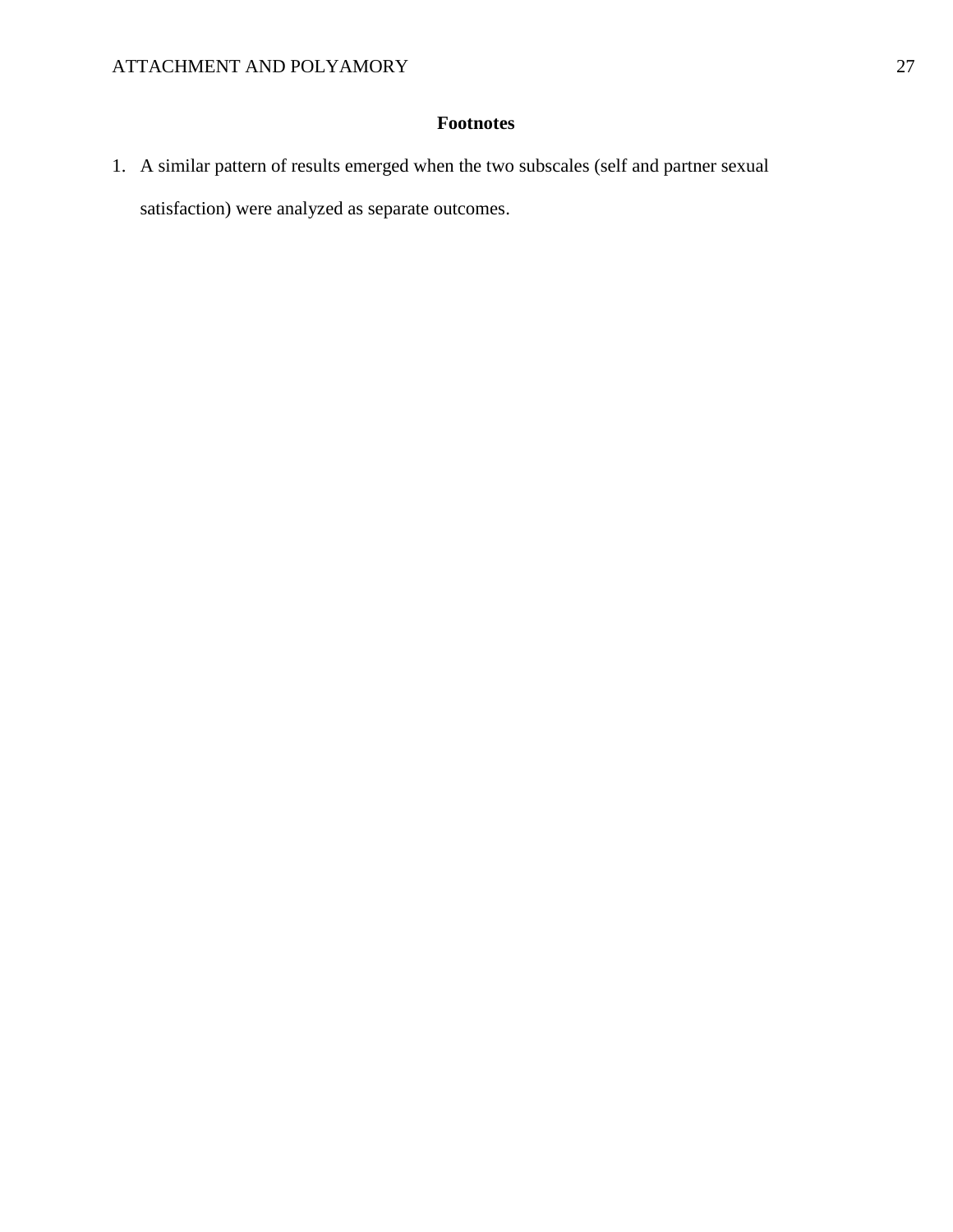#### **References**

- Arriaga, X. B., Kumashiro, M., Simpson, J. A., & Overall, N. C. (2018). Revising working models across time: Relationship situations that enhance attachment security. *Personality and Social Psychology Review, 22*(1), 71-96.
- Baldwin, M. W., Keelan, J. P. R., Fehr, B., Enns, V., & Koh-Rangarajoo, E. (1996). Socialcognitive conceptualization of attachment working models: Availability and accessibility effects. *Journal of Personality and Social Psychology, 71*(1), 94-109.
- Balzarini, R. N., Campbell, L., Kohut, T., Holmes, B. M., Lehmiller, J. J., Harman, J. J., & Atkins, N. (2017). Perceptions of primary and secondary relationships in polyamory. *PloS one, 12*(5), e0177841.
- Birnbaum, G. E. (2007). Attachment orientations, sexual functioning, and relationship satisfaction in a community sample of women. *Journal of Social and Personal Relationships, 24*(1), 21-35.
- Birnbaum, G. E., & Reis, H. T. (2019). Evolved to be connected: The dynamics of attachment and sex over the course of romantic relationships. *Current Opinion in Psychology, 25*, 11-15.
- Bowlby, J. (1969). *Attachment and loss: Attachment* (Vol. 1). New York: Basic Books.
- Bowlby, J. (1980). *Attachment and loss: Loss, sadness and depression* (Vol. 3). New York: Basic Books.
- Brumbaugh, C. C., & Fraley, R. C. (2007). Transference of attachment patterns: How important relationships influence feelings toward novel people. *Personal Relationships, 14*(4), 513- 530. doi:doi:10.1111/j.1475-6811.2007.00169.x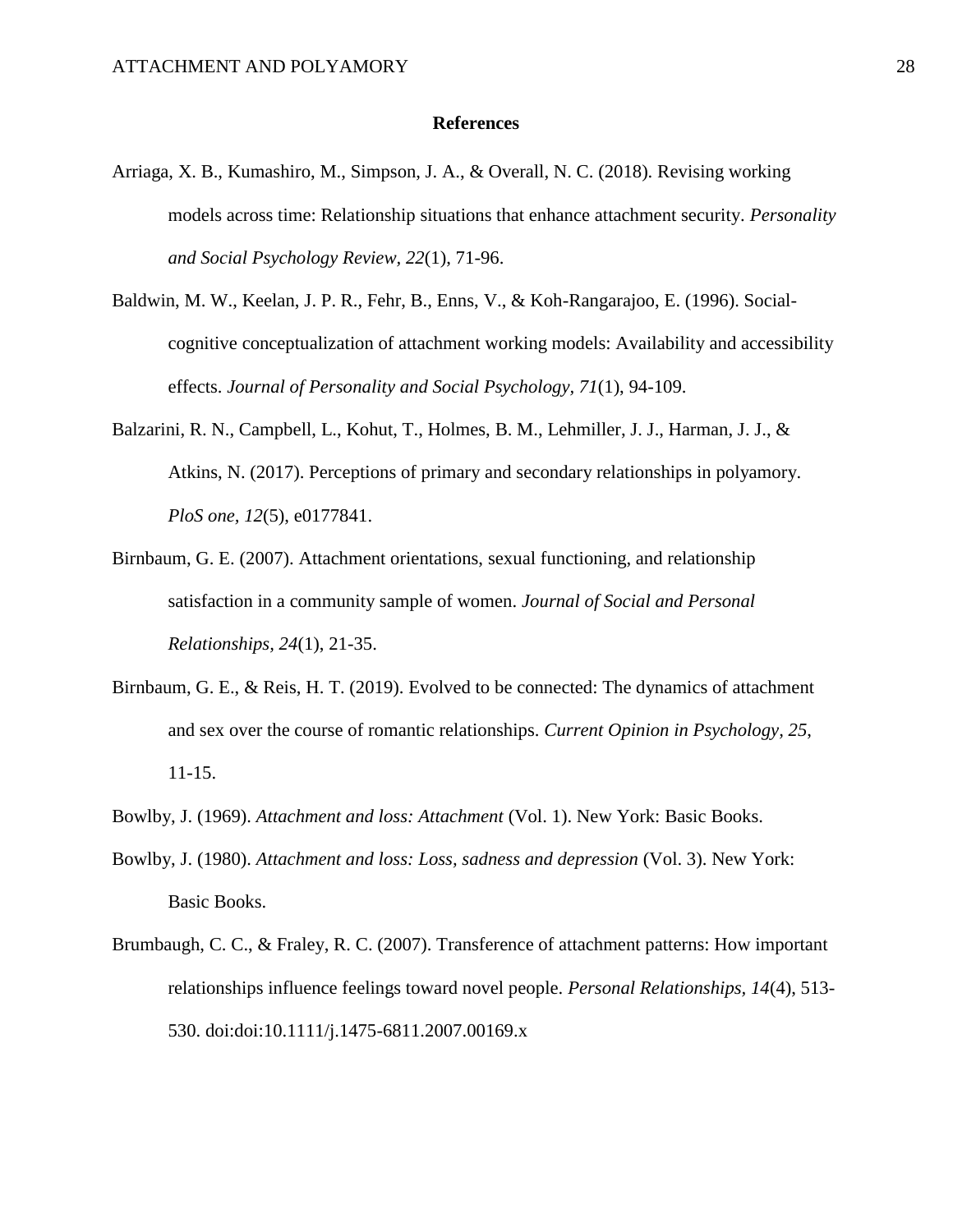- Burris, C. T. (2014). Torn between two lovers? Lay perceptions of polyamorous individuals. *Psychology & Sexuality, 5*(3), 258-267.
- Butzer, B., & Campbell, L. (2008). Adult attachment, sexual satisfaction, and relationship satisfaction: A study of married couples. *Personal Relationships, 15*(1), 141-154.
- Cassidy, J. (2000). Adult romantic attachments: A developmental perspective on individual differences. *Review of General Psychology, 4*(2), 111-131.
- Chopik, W. J., Edelstein, R. S., & Fraley, R. C. (2013). From the cradle to the grave: Age differences in attachment from early adulthood to old age. *Journal of Personality, 81*, 171-183. doi:10.1111/j.1467-6494.2012.00793.x
- Chopik, W. J., Edelstein, R. S., van Anders, S. M., Wardecker, B. M., Shipman, E. L., & Samples-Steele, C. R. (2014). Too close for comfort? Adult attachment and cuddling in romantic and parent-child relationships. *Personality and Individual Differences, 69*, 212- 216.
- Chopik, W. J., & Kitayama, S. (2018). Personality change across the life span: Insights from a cross‐cultural, longitudinal study. *Journal of Personality, 86*(3), 508-521.
- Cicirelli, V. G. (1989). Feelings of attachment to siblings and well-being in later life. *Psychology and aging, 4*(2), 211.
- Conley, T. D., Matsick, J., Moors, A. C., & Ziegler, A. (2017). The Investigation of consensually non-monogamous relationships: Theories, methods and new directions. *Perspectives on Psychological Science, 12*(2), 205-232.
- Conley, T. D., Moors, A. C., Matsick, J. L., & Ziegler, A. (2013). The fewer the merrier: Assessing stigma surrounding non-normative romantic relationships *Analyses of Social Issues and Public Policy, 13*(1), 1-30.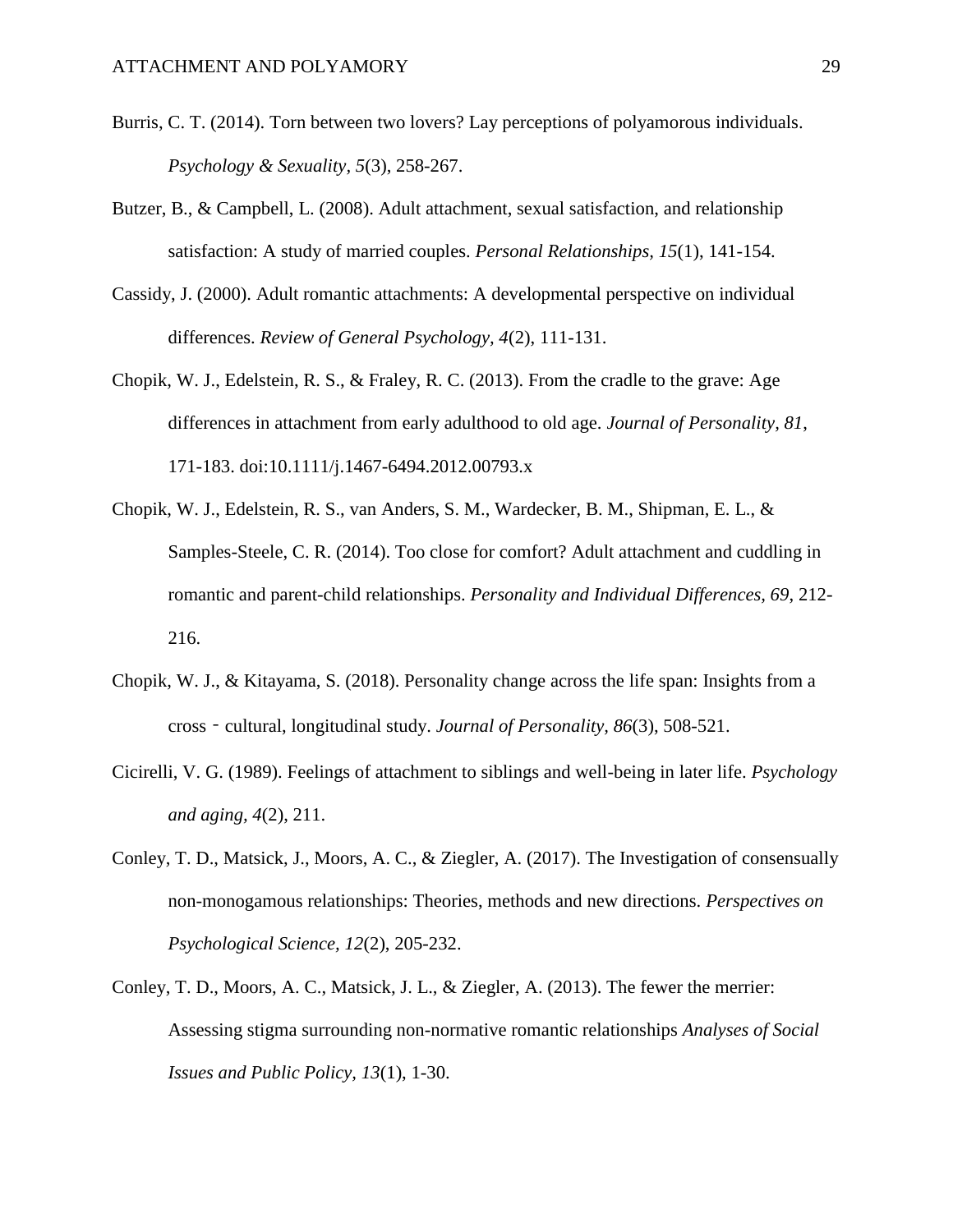- Davila, J., Karney, B. R., & Bradbury, T. N. (1999). Attachment change processes in the early years of marriage. *Journal of Personality and Social Psychology, 76*, 783-802.
- Davis, D., Shaver, P. R., Widaman, K. F., Vernon, M. L., Follette, W. C., & Beitz, K. (2006). "I can't get no satisfaction": Insecure attachment, inhibited sexual communication, and sexual dissatisfaction. *Personal Relationships, 13*(4), 465-483.
- Day, M. V., Kay, A. C., Holmes, J. G., & Napier, J. L. (2011). System justification and the defense of committed relationship ideology. *Journal of Personality and Social Psychology, 101*(2), 291-306.
- Demir, M., Özdemir, M., & Weitekamp, L. A. (2007). Looking to happy tomorrows with friends: Best and close friendships as they predict happiness. *Journal of Happiness Studies, 8*(2), 243-271.
- DePaulo, B. M., & Morris, W. L. (2005). Singles in society and in science. *Psychological Inquiry, 16*(2-3), 57-83.
- DeWall, C. N., Lambert, N. M., Slotter, E. B., Pond Jr, R. S., Deckman, T., Finkel, E. J., . . . Fincham, F. D. (2011). So far away from one's partner, yet so close to romantic alternatives: Avoidant attachment, interest in alternatives, and infidelity. *Journal of Personality and Social Psychology, 101*(6), 1302-1316.
- Eastwick, P. W., Harden, K. P., Shukusky, J. A., Morgan, T. A., & Joel, S. (2017). Consistency and inconsistency among romantic partners over time. *Journal of Personality and Social Psychology, 112*(6), 838.
- Edelstein, R. S., & Shaver, P. R. (2004). Avoidant attachment: Exploration of an oxymoron. In D. Mashek & A. Aron (Eds.), *Handbook of Closeness and Intimacy* (pp. 397-412). Mahwah, NJ: Lawrence Erlbaum.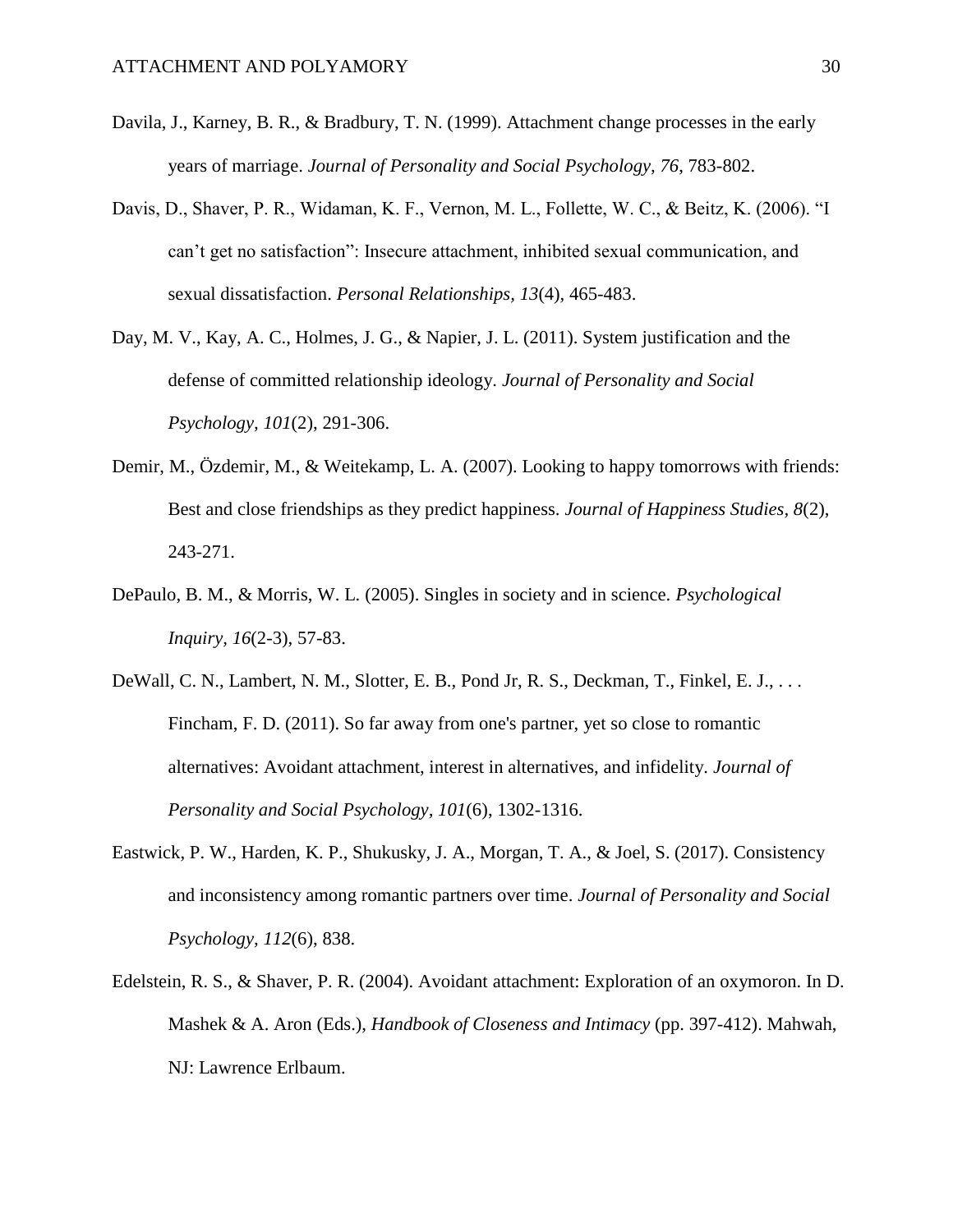- Feeney, J. A. (2008). Adult romantic attachment: Developments in the study of couple relationships. In J. Cassidy & P. R. Shaver (Eds.), *Handbook of Attachment: Theory, Research, and Clinical Applications* (2nd ed., pp. 456-481). New York: Guilford Press.
- Feeney, J. A., & Noller, P. (1990). Attachment style as a predictor of adult romantic relationships. *Journal of Personality and Social Psychology, 58*(2), 281-291.
- Fisher, H. E. (1989). Evolution of human serial pairbonding. *American Journal of Physical Anthropology, 78*(3), 331-354.
- Fraley, R. C. (2007). A connectionist approach to the organization and continuity of working models of attachment. *Journal of Personality, 75*(6), 1157-1180. doi:10.1111/j.1467- 6494.2007.00471.x
- Fraley, R. C. (2019a). Attachment in adulthood: Recent developments, emerging debates, and future directions. *Annual Review of Psychology, 70*, 401-422.
- Fraley, R. C. (2019b). Information on the experiences in close relationships-revised (ECR-R) adult attachment questionnaire. *Updated July 23, 2005.* Retrieved from http://labs.psychology.illinois.edu/~rcfraley/measures/ecrr.htm
- Fraley, R. C., Heffernan, M. E., Vicary, A. M., & Brumbaugh, C. C. (2011). The Experiences in Close Relationships—Relationship Structures Questionnaire: A method for assessing attachment orientations across relationships. *Psychological assessment, 23*(3), 615.
- Fraley, R. C., & Roisman, G. I. (2015). Do early caregiving experiences leave an enduring or transient mark on developmental adaptation? *Current Opinion in Psychology, 1*, 101-106. doi:http://dx.doi.org/10.1016/j.copsyc.2014.11.007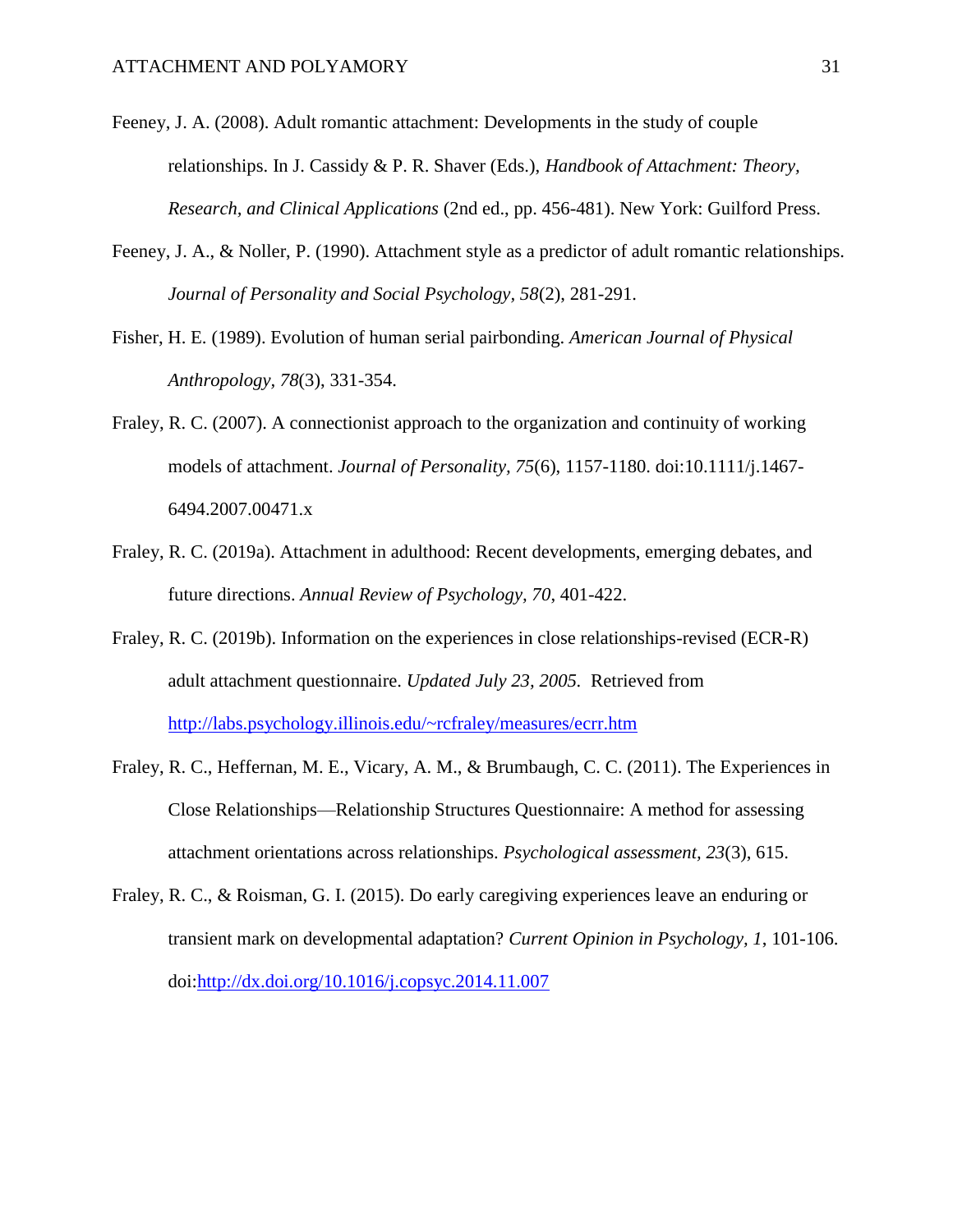- Fraley, R. C., & Shaver, P. R. (2000). Adult romantic attachment: Theoretical developments, emerging controversies, and unanswered questions. *Review of General Psychology, 4*, 132-154.
- Fraley, R. C., Waller, N. G., & Brennan, K. A. (2000). An item response theory analysis of selfreport measures of adult attachment. *Journal of Personality and Social Psychology, 78*, 350-365.
- Funk, J. L., & Rogge, R. D. (2007). Testing the ruler with item response theory: increasing precision of measurement for relationship satisfaction with the Couples Satisfaction Index. *Journal of Family Psychology, 21*(4), 572.
- Gillath, O., Shaver, P. R., Mikulincer, M., Nitzberg, R. E., Erez, A., & Van Ijzendoorn, M. H. (2005). Attachment, caregiving, and volunteering: Placing volunteerism in an attachmenttheoretical framework. *Personal Relationships, 12*(4), 425-446.
- Haupert, M. L., Gesselman, A. N., Moors, A. C., Fisher, H. E., & Garcia, J. R. (2017). Prevalence of Experiences With Consensual Nonmonogamous Relationships: Findings From Two National Samples of Single Americans. *Journal of Sex & Marital Therapy, 43*(5), 424-440.
- Hazan, C., Campa, M., & Gur-Yaish, N. (2006). What is adult attachment. In M. Mikulincer & G. S. Goodman (Eds.), *Dynamics of Romantic Love: Attachment, Caregiving, and Sex* (pp. 47-70). New York, NY: Guildford Press.
- Hazan, C., & Shaver, P. R. (1987). Romantic love conceptualized as an attachment process. *Journal of Personality and Social Psychology, 52*(3), 511-524.
- Jankowiak, W., & Gerth, H. (2012). Can you love more than one person at the same time? A research report. *Anthropologica, 54*(1), 95-105.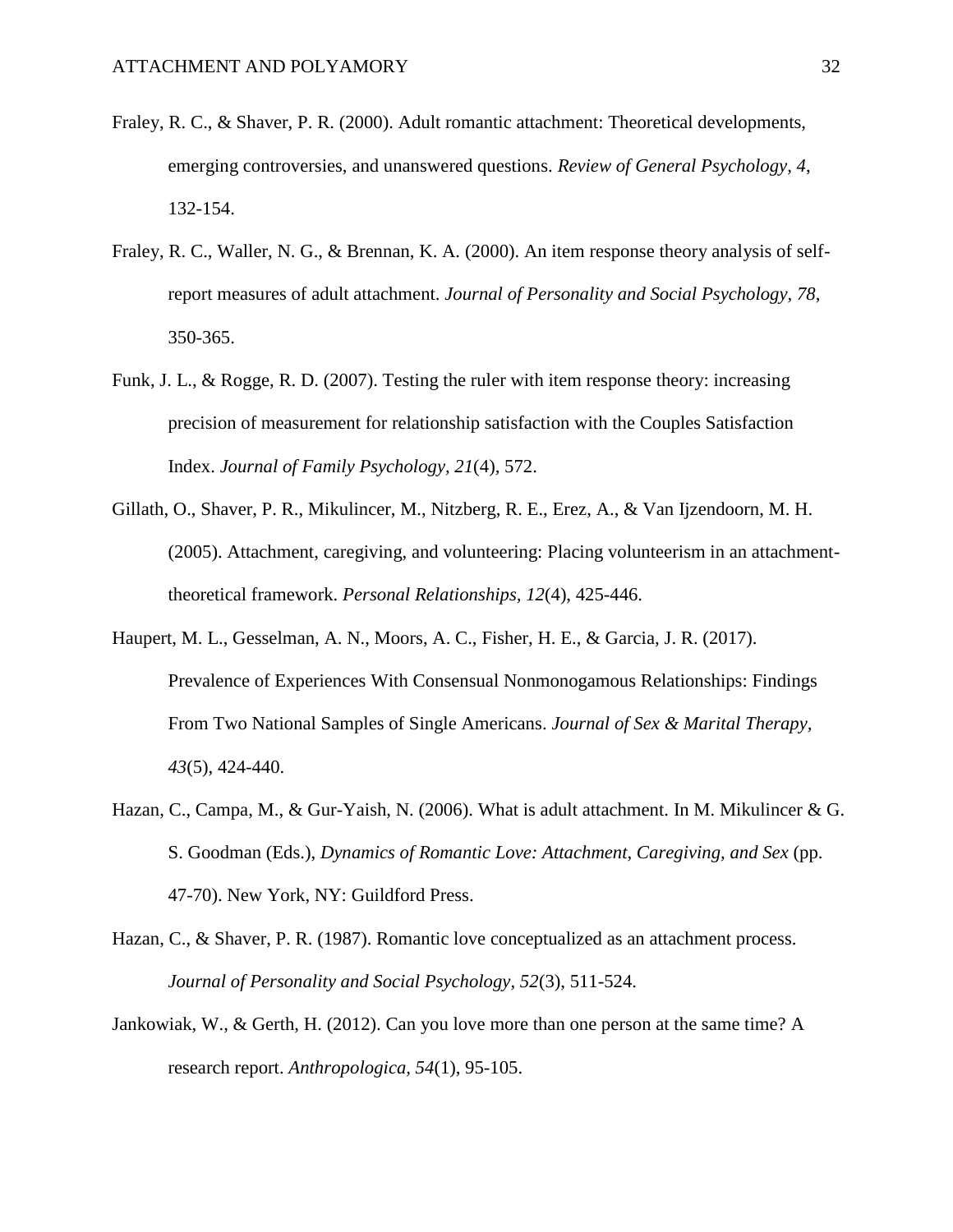- Jellison, W. A., McConnell, A. R., & Gabriel, S. (2004). Implicit and explicit measures of sexual orientation attitudes: In group preferences and related behaviors and beliefs among gay and straight men. *Personality and Social Psychology Bulletin, 30*(5), 629-642.
- Kirkpatrick, L. A., & Hazan, C. (1994). Attachment styles and close relationships: A four-year prospective study. *Personal Relationships, 1*, 123-142.
- La Guardia, J. G., Ryan, R. M., Couchman, C. E., & Deci, E. L. (2000). Within-person variation in security of attachment: A self-determination theory perspective on attachment, need fulfillment, and well-being. *Journal of Personality and Social Psychology, 79*(3), 367- 384.
- Mikulincer, M., & Shaver, P. R. (2007). Boosting attachment security to promote mental health, prosocial values, and inter-group tolerance. *Psychological Inquiry, 18*(3), 139-156.
- Mitchell, M. E., Bartholomew, K., & Cobb, R. J. (2014). Need fulfillment in polyamorous relationships. *The Journal of Sex Research, 51*(3), 329-339.
- Molero, F., Shaver, P. R., Fernandez, I., Alonso-Arbiol, I., & Recio, P. (2016). Long term partners' relationship satisfaction and their perceptions of each other's attachment insecurities. *Personal Relationships, 23*(1), 159-171.
- Moors, A. C. (2017). Has the American public's interest in information related to relationships beyond "the couple" increased over time? *Journal of Sex Research, 54*(6), 677-684.
- Moors, A. C. (2018). Moving past the rose-tinted lens of monogamy: Onward with critical selfexamination and (sexually) healthy science. *Archives of Sexual Behavior*, 1-5.
- Moors, A. C., Conley, T. D., Edelstein, R. S., & Chopik, W. J. (2015). Attached to monogamy? Avoidance predicts willingness to engage (but not actual engagement) in consensual nonmonogamy. *Journal of Social and Personal Relationships, 32*(2), 222-240.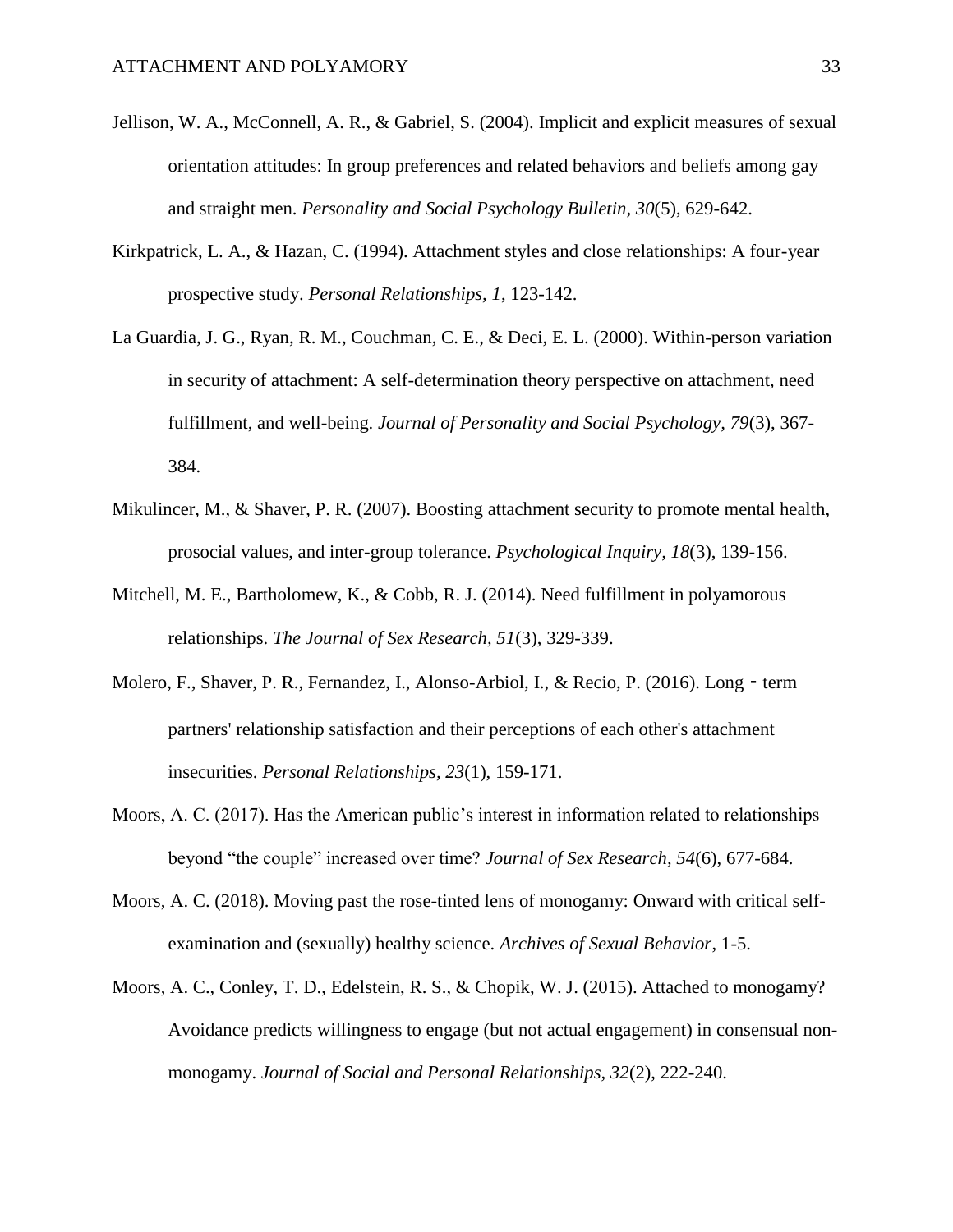- Moors, A. C., Matsick, J., & Schechinger, H. (2017). Unique and shared relationship benefits of consensually non-monogamous and monogamous relationships: A review and insights for moving forward. *European Psychologist, 22*(1), 55-71.
- Moors, A. C., Matsick, J. L., Ziegler, A., Rubin, J., & Conley, T. D. (2013). Stigma toward individuals engaged in consensual non-monogamy: Robust and worthy of additional research. *Analyses of Social Issues and Public Policy, 13*(1), 52-69.
- Muise, A., Laughton, A. K., Moors, A., & Impett, E. A. (2017). Sexual need fulfillment and satisfaction in consensually nonmonogamous relationships. *Journal of Social and Personal Relationships*, 0265407518774638.
- Pinkerton, S. D., & Abramson, P. R. (1993). Evaluating the risks: A Bernoulli process model of HIV infection and risk reduction. *Evaluation Review, 17*(5), 504-528.
- Rusbult, C. E., Martz, J. M., & Agnew, C. R. (1998). The Investment Model Scale: Measuring commitment level, satisfaction level, quality of alternatives, and investment size. *Personal Relationships, 5*(4), 357-387. doi:10.1111/j.1475-6811.1998.tb00177.x
- Schechinger, H., Sakaluk, J. K., & Moors, A. C. (2018). Harmful and helpful therapy practices with consensually non-monogamous clients: Toward an inclusive framework. *Journal of Consulting and Clinical Psychology, 86*(11), 879-891.
- Shaver, P. R., Hazan, C., & Bradshaw, D. (1988). Love as attachment: The integration of three behavioral systems. In R. J. Sternberg & B. M. L. (Eds.), *The Psychology of Love* (pp. 68-99). New Haven: CT: Yale University Press.
- Simpson, J. A., Rholes, W. S., & Winterheld, H. A. (2010). Attachment working models twist memories of relationship events. *Psychological science, 21*(2), 252-259. doi:10.1177/0956797609357175